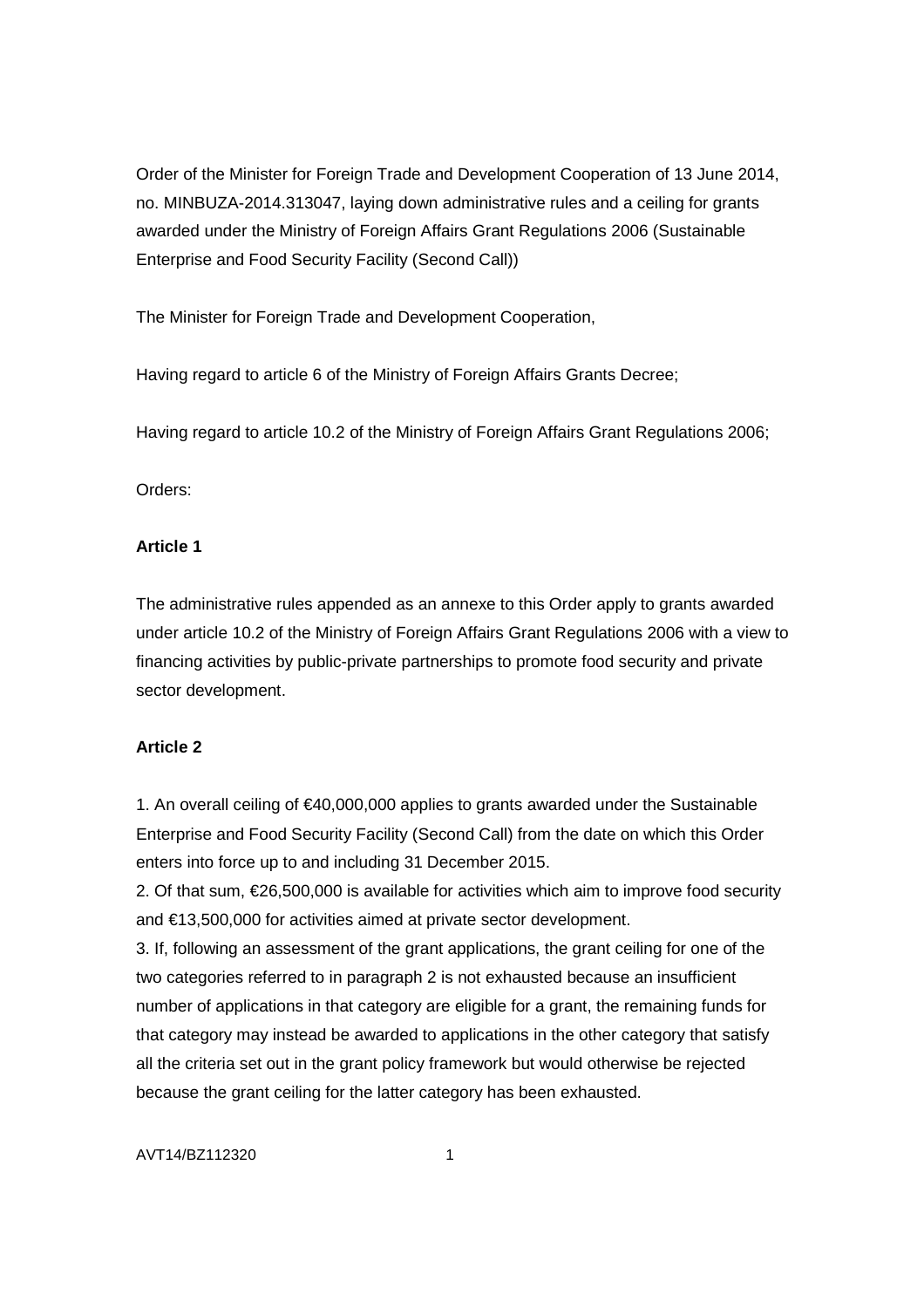# **Article 3**

Applications for Sustainable Enterprise and Food Security grants can be submitted from the date on which this Order enters into force until 15.00 on 1 December 2014, using the model application form as stipulated by the Minister and accompanied by the documents stipulated in the form. $<sup>1</sup>$ </sup>

# **Article 4**

The available funds will be allocated in accordance with an assessment based on the criteria set out in the annexe to this Order, on the understanding that, of the applications that meet the criteria, those that meet them best will be given priority.

# **Article 5**

-

This Order enters into force on the day after the date of the Government Gazette in which it appears and lapses with effect from 1 January 2016, with the proviso that it continues to apply to grants awarded prior to that date.

This Order and its accompanying annexe will be published in the Government Gazette.

Christiaan Rebergen Deputy Director-General for International Cooperation For the Minister for Foreign Trade and Development Cooperation

AVT14/BZ112320 2 <sup>1</sup> The application form can be found at http://www.rvo.nl/subsidies-regelingen/programmapublieke-private-samenwerking/faciliteit-duurzaam-ondernemen-en-voedselzekerheid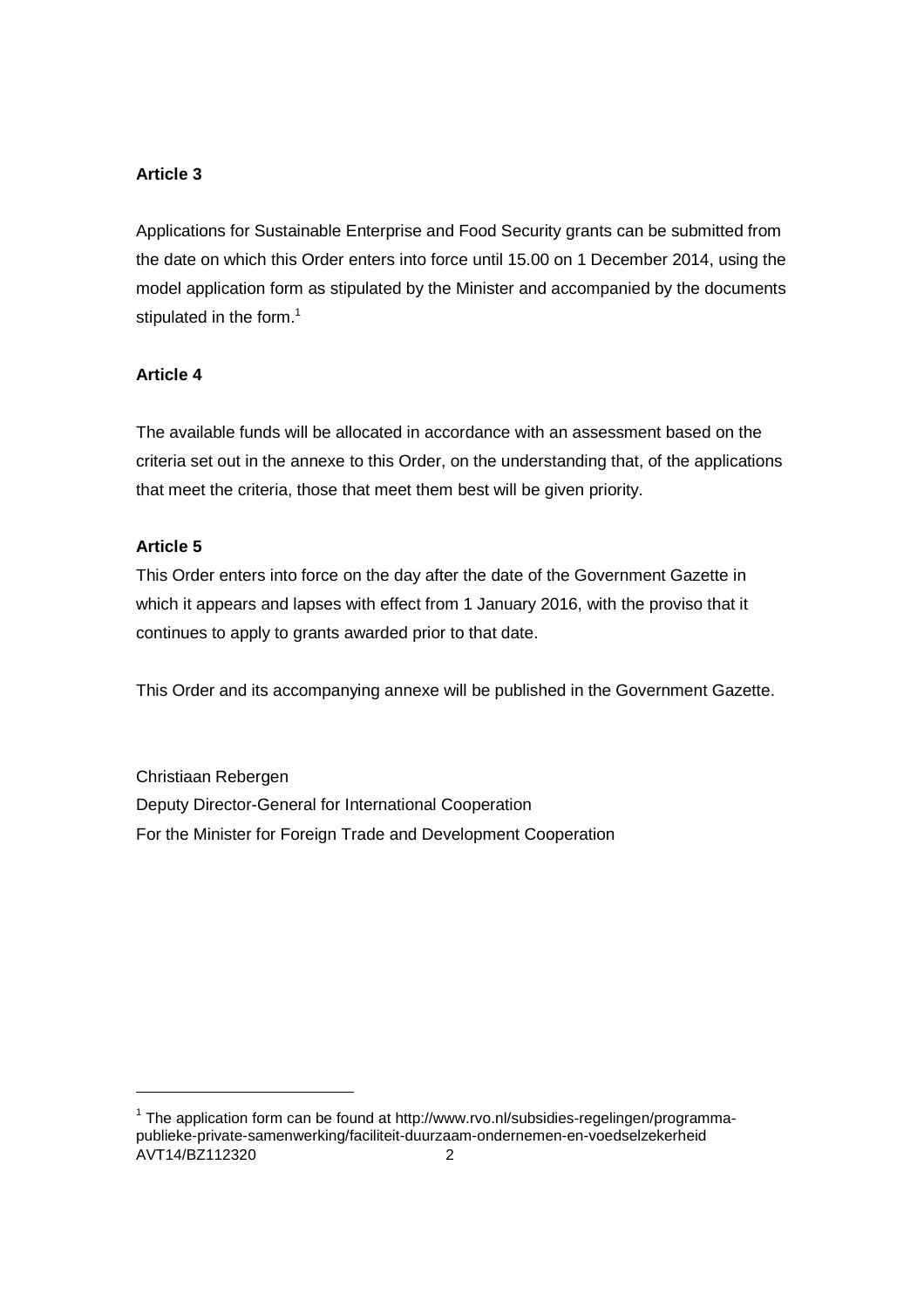# **Annexe**

# **Grant Policy Framework for the Sustainable Enterprise and Food Security Facility (FDOV)**

# Contents:

- 1. Sustainable Enterprise and Food Security Facility
- 2. Implementing organisation
- 3. Own contribution and eligible costs
- 4. Application and assessment procedure
- 5. Decision on the grant application, and implementation

# **1. Sustainable Enterprise and Food Security Facility**

The Sustainable Enterprise and Food Security Facility (FDOV) is one of the instruments introduced by the Ministry of Foreign Affairs with a view to implementing the government's agenda for aid, trade and investment (set out in 'A World to Gain', published in April 2012). The policy framework for the Facility's first call for proposals was published in 2012. $2^2$ 

The main changes in the current administrative rules, compared to the first call, are as follows:

- The second call for proposals has an overall grant ceiling of €40,000,000.
- The minimum grant application must be €500,000 and the maximum is €3,000,000.
- The thematic focus of both categories, food security and private sector development, has been adjusted.
- A proposal must comprise an integrated project.
- The country list used is the list of 66 countries for the Dutch Good Growth Fund.

1

 $2$  Order of the Minister for European Affairs and International Cooperation of 12 April 2012, no. Minbuza-2012.7786, laying down administrative rules for participating in partnerships in the areas of food security and private sector development (Call for Ideas – Sustainable Enterprise and Food Security PPP Facility 2012), Government Gazette 2012, no. 7531.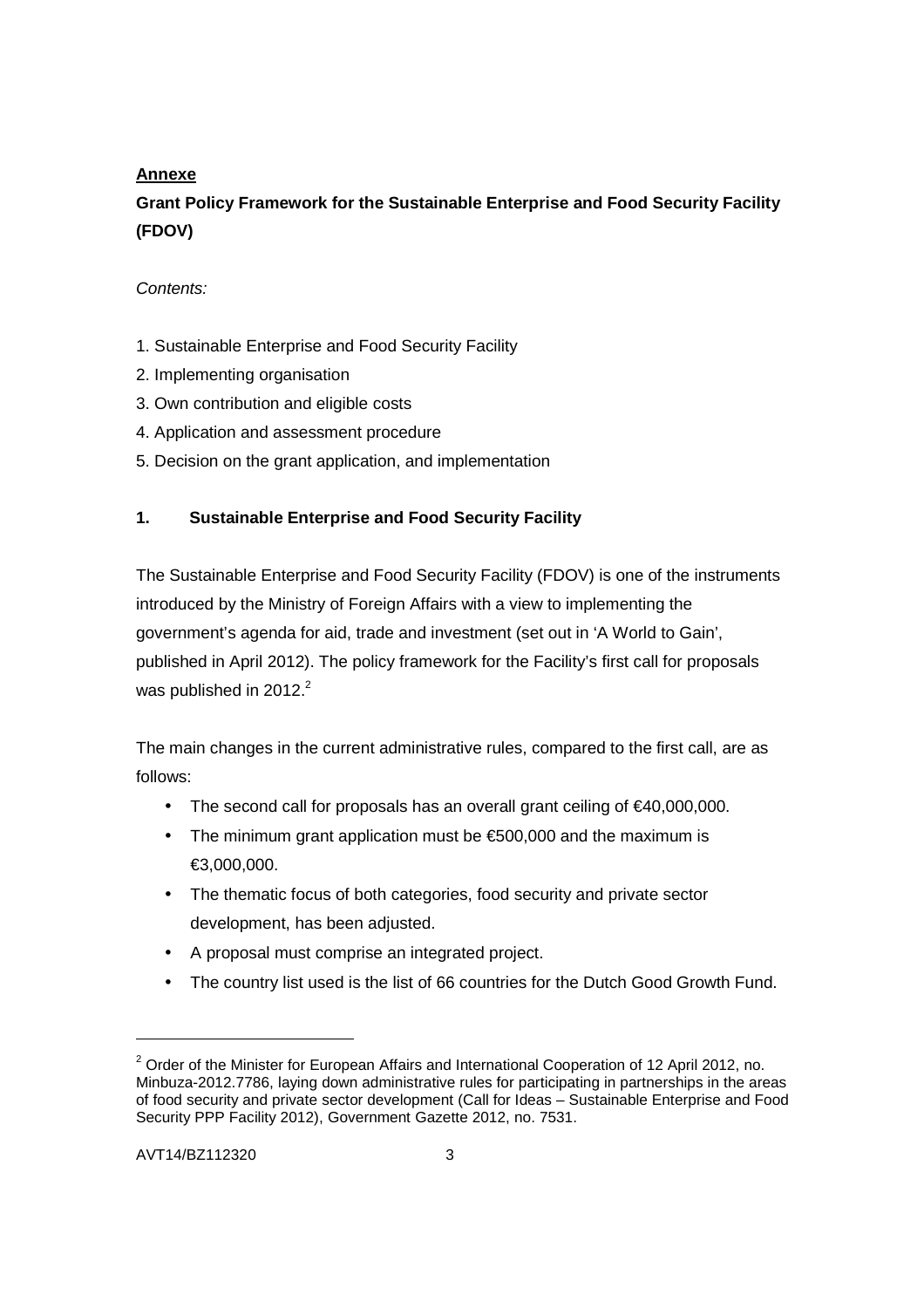- The assessment procedure is divided into two stages (informal and formal assessment stage) rather than three.
- One of the partners must be a non-governmental organisation (NGO) or research institution.
- Cooperation with a public body other than the Dutch central government will weigh more heavily in the assessment. The Facility is flexible with regard to the partnership structure.
- It is desirable that the partnership include local NGOs and small and mediumsized enterprises (SMEs).
- Partnerships may include multinational enterprises under strict conditions.
- The companies are obliged to make an in-cash contribution of 10% of the total eligible costs.
- The Facility is flexible with regard to partners' financial commitments, which are linked to previously defined envisaged results (milestones).

Problems in the areas of food security and private sector development are complex and often involve wide-ranging interests. Because of this, one party is often unable to solve the problem successfully, or finance the solution. The Sustainable Enterprise and Food Security Facility supports the forming of public-private partnerships (PPPs) made up of public bodies, companies, NGOs and research institutions. By combining their individual strengths they can develop innovative and sustainable solutions to these complex problems. Partnerships also offer opportunities for the Dutch private sector, especially in the field of agriculture, and help build local SMEs. The focus on partnerships and on the development of economically sustainable solutions makes the FDOV particularly suited to countries making the transition from aid to trade.

In fragile states or in countries where the institutional conditions for economic development are weak, partnerships between public and private parties are a particularly suitable instrument for strengthening the local business climate.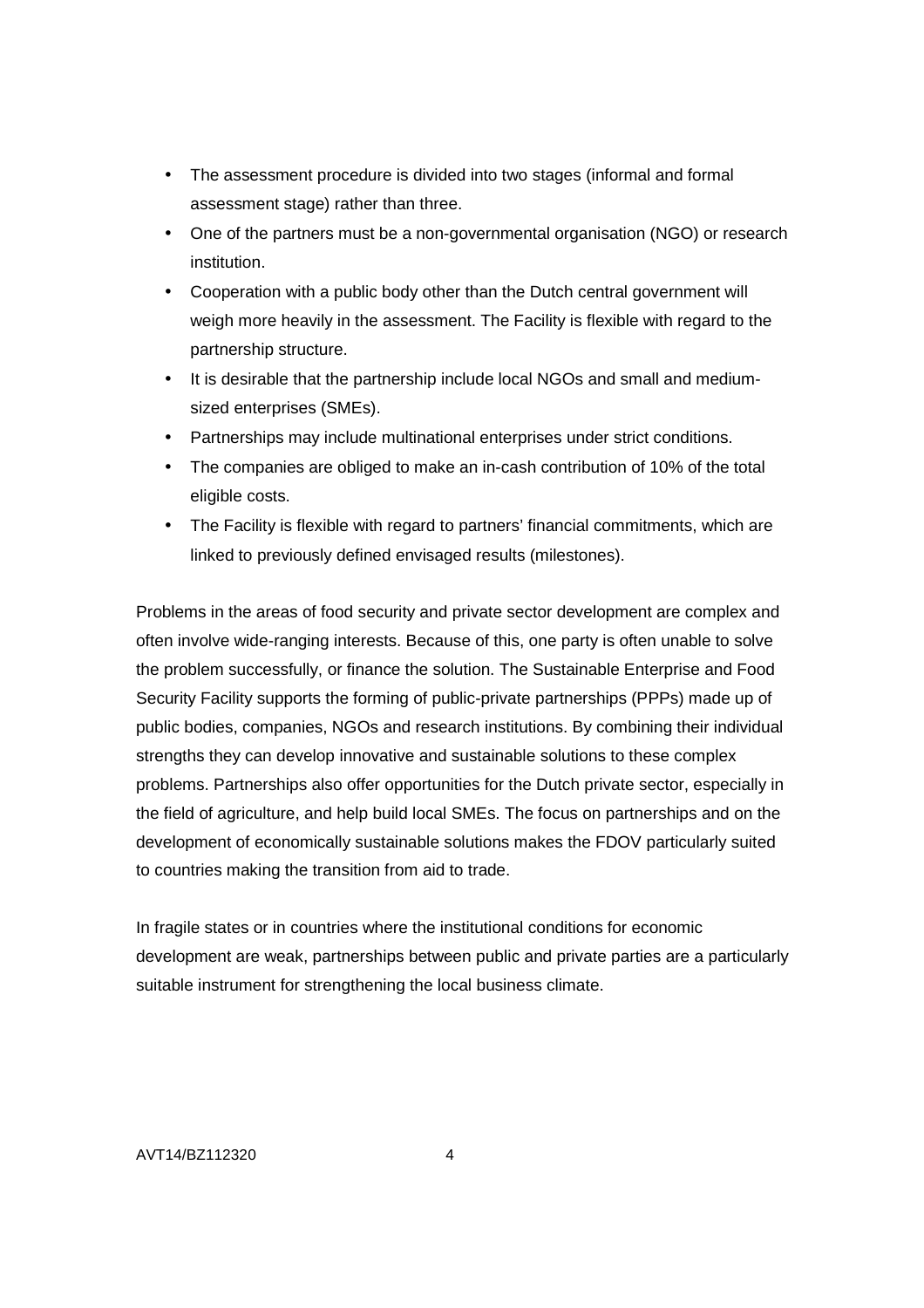# **1.1 Aims and sustainability criteria**

The aim of the Sustainable Enterprise and Food Security Facility is to promote sustainable, inclusive economic development by supporting public-private partnerships aimed at improving food security and private sector development.

With regard to food security, this call is open to proposals that demonstrably contribute to:

- better local and regional availability of good quality, affordable food and nutrition.
- proposals aimed at improving market efficiency and making supply chains more sustainable must in any case target national and regional markets.

Exclusion criterion:

• proposals aimed exclusively at non-food commodity crops do not qualify for a grant.

With regard to sustainable enterprise, this call is open to PPPs that want to develop business opportunities and/or improve the business climate. To ensure a greater impact on development, the companies concerned must practise corporate social responsibility. Within this category, the call invites proposals addressing one of the following subthemes:

- inclusive business proposals with demonstrable positive effects on low-income groups, including employees, producers and entrepreneurs;
- supporting women in business.

Exclusion criterion:

• proposals focused on the financial sector (not including insurance systems) do not qualify for a grant.

To qualify for a grant, all proposals must include a business case and must help improve the structural conditions necessary for scaling up the projects in the countries concerned. To that end, proposals must also incorporate the following activities:

- striving to improve legislation relating to doing business in the sector, subsector or chain concerned;
- developing the target group's knowledge and skills.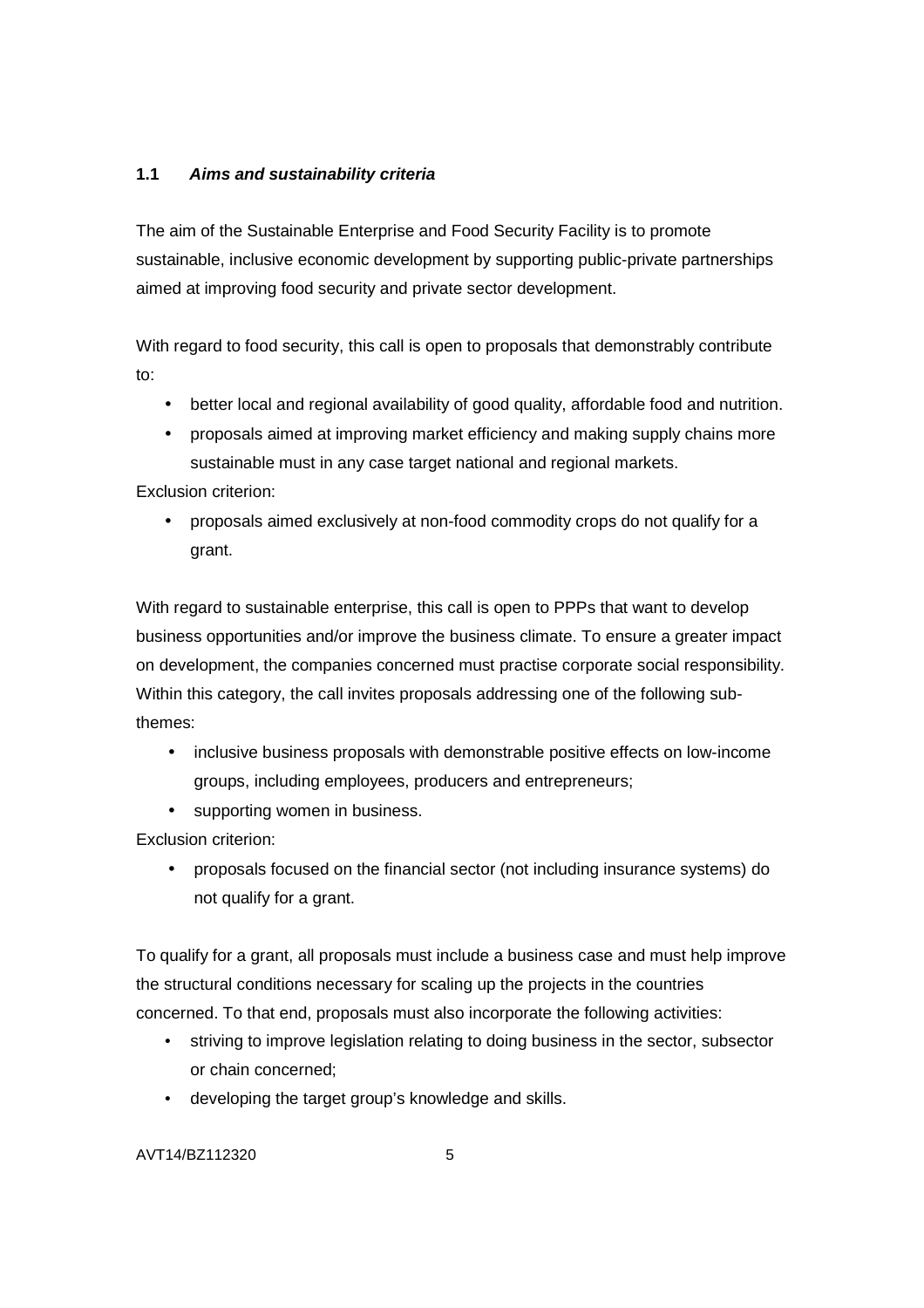The facility aims to strengthen the position of SMEs. Partnerships with multinational enterprises are not eligible for a grant, unless the partnership also includes an SME whose annual turnover does not exceed €500,000,000. The SME does not have to be a Dutch company.

Proposals aimed at one or more of the 15 partner countries of the Netherlands must be in line with the embassies' analyses as set out in their multi-annual strategic plans (MASPs). However, they do not have to match the embassy's policy choices. Applicants are advised to contact the appropriate embassy or embassies. The criterion that proposals must be in line with the embassies' analyses does not apply to proposals aimed at other countries on the country list.

#### **Sustainability**

The extent to which projects are sustainable is assessed in accordance with the FIETS criteria:

- $\circ$  F (financial): the extent to which the project can be continued without grants from foreign donors;
- $\circ$  I (institutional): the extent to which the project is embedded in local institutional systems, procedures and policy, and the capacity of local partners and public bodies (knowledge transfer);
- o E (ecological): the extent to which the project safeguards the long-term availability of natural resources and contributes to climate-smart agriculture, a healthy living environment and climatic stability;
- o T (technological): the extent to which the technologies used dovetail with the local context and local needs; and the quality, affordability and operational sustainability of these technologies;
- o S (social): the extent to which activities are socially and culturally acceptable and have positive results (e.g. increased income, economic security and social services) for the most vulnerable groups (e.g. women and indigenous peoples).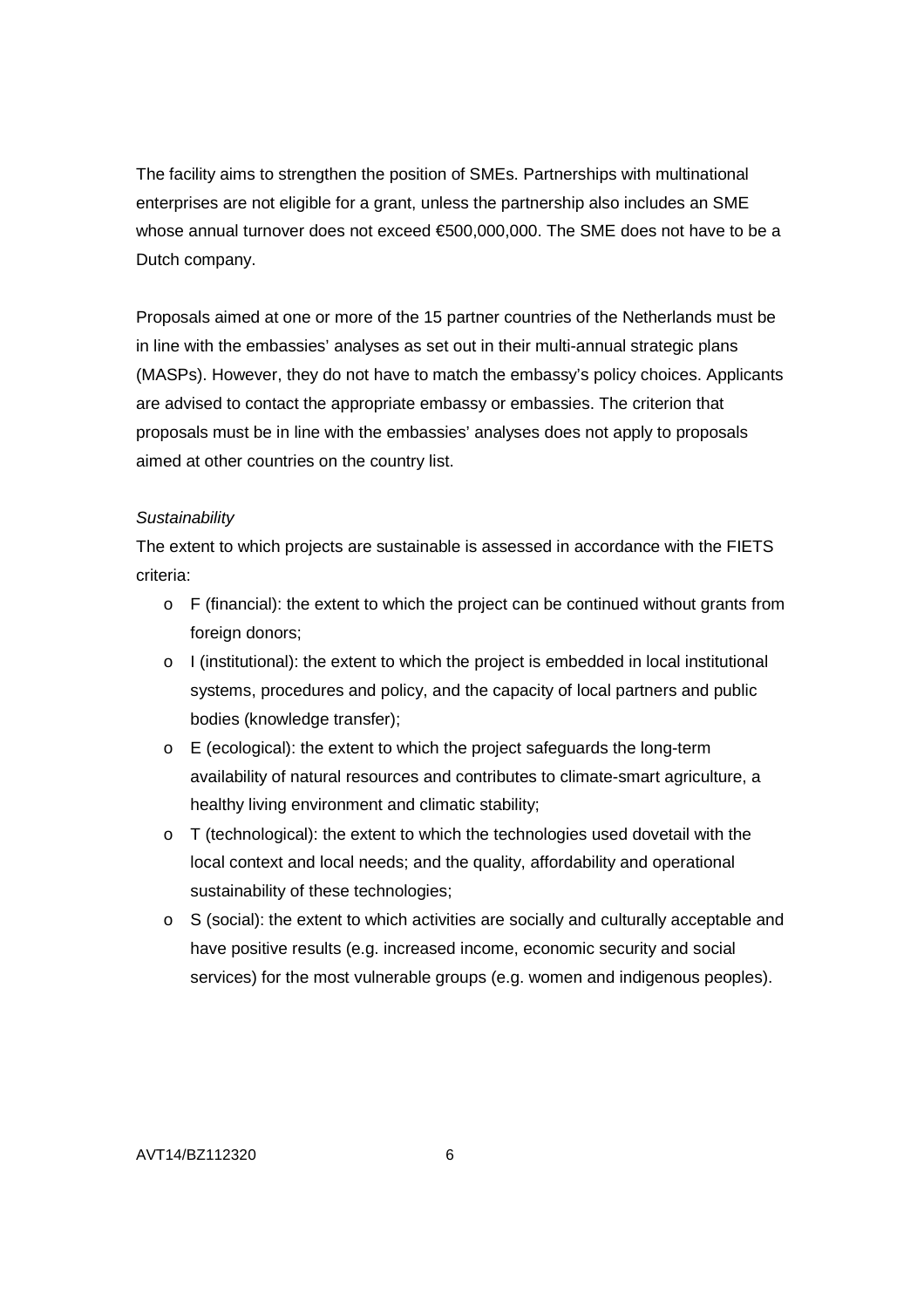Projects should at least comply with the rules for international corporate social responsibility (ICSR) as set out in the 2011 OECD Guidelines<sup>3</sup> for Multinational Enterprises.<sup>4</sup> This will be checked in the assessment of proposals and during project implementation. The PPP must incorporate periodic ICSR checks into its monitoring system and report on their results.

# **1.2 Countries**

The FDOV list of countries is based on the list used for the Dutch Good Growth Fund. Preference is given to proposals aimed at the Dutch development cooperation partner countries and the least developed partner countries (see Appendices I to III).

### **1.3 Who and what are the grants for?**

FDOV grants are intended for public-private partnerships (PPPs). A PPP is a collaboration between public-sector and private-sector entities, frequently joined by NGOs, trade unions and/or research institutions, in which risks, responsibilities, resources and competences are shared in order to attain a common goal or perform a specific task.<sup>5</sup> Partnerships are innovative, non-commercial,<sup>6</sup> usually pre-competitive, collaborations. FDOV partnerships must address issues that are beyond the capacity of an individual organisation.

FDOV partnerships must satisfy specific additional requirements with regard to their composition, namely they must consist of at least one company, one public body and one civil society organisation (NGO) or research institution. This is referred to as a

<sup>-</sup>3

http://www.oesorichtlijnen.nl/sites/www.oesorichtlijnen.nl/files/oeso\_richtlijnen\_nlse\_vertaling\_def  $\frac{1}{4}$  lp accordance

In accordance with the Dikkers motion (32505/27), and the Ferrier (32605/45) and El Fassed  $(32605/34)$  motions.

Pursuant to article 10.1 of the Ministry of Foreign Affairs Grant Regulations, a PPP is formally defined as: a collaborative venture involving, on the one hand, one or more government bodies and, on the other, one or more non-profit-making non-governmental organisations or organisations from the business sector, which is intent on implementing common objectives through activities, such that each of the parties delivers part of the necessary input and bears part of the accompanying risks.

 $^{\circ}$  This is assessed in accordance with the OECD-DAC criteria.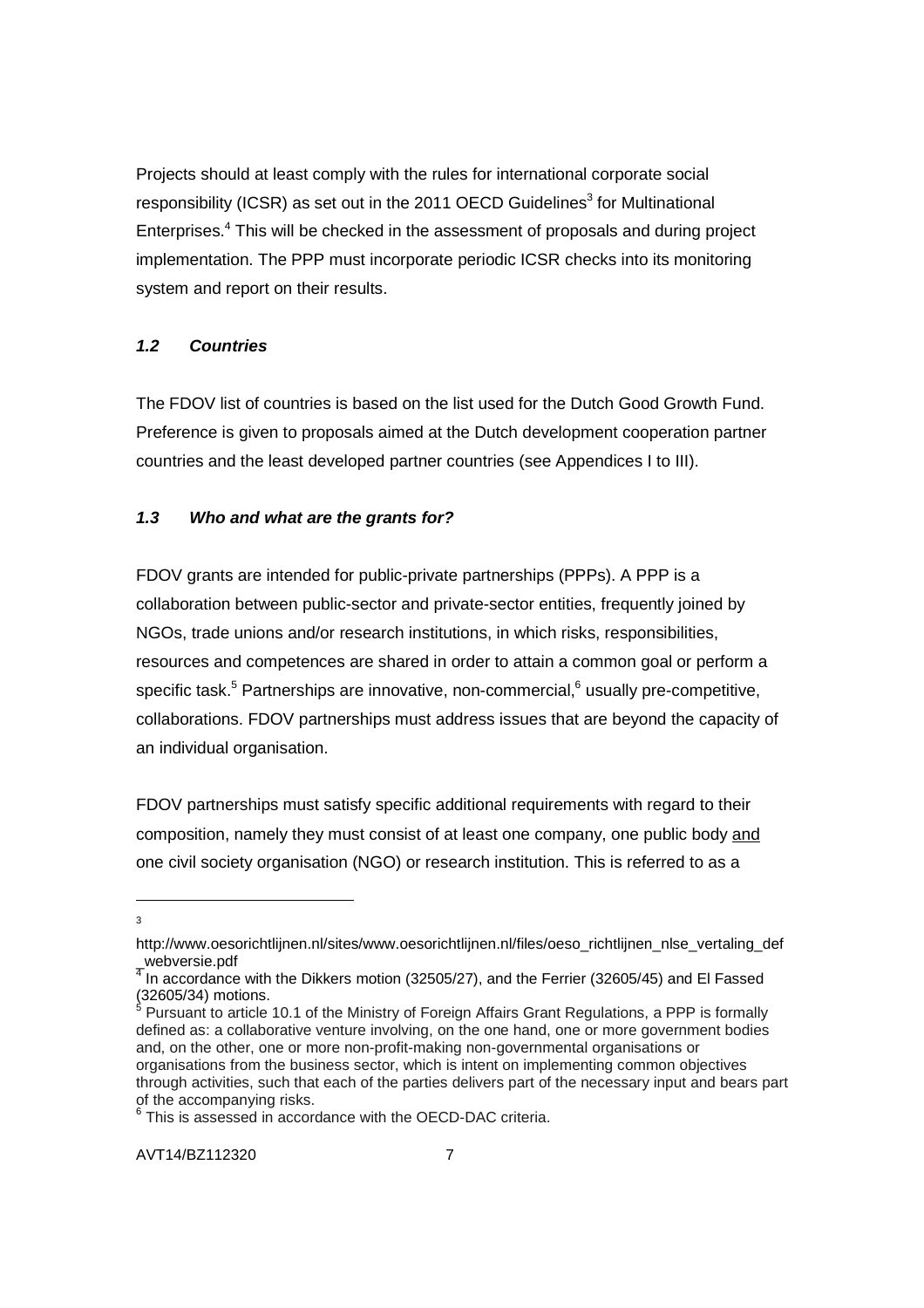tripartite partnership (TPP). At least one of the parties must be based in the Netherlands and at least one in the country which is to benefit from the activity. The Ministry is part of the partnership.

One of the parties submits the grant application on behalf of the partnership and thus takes on the role of applicant. With the exception of the Ministry, any of the parties in a partnership may take on this role. If the partnership's application is approved, the applicant is the grant recipient.

The applicant is responsible for the implementation of the project proposal. In this, the lead party is of course dependent on its co-applicants. All participating parties therefore sign a written cooperation agreement. If one of the parties is a local government, their cooperation may be laid down in a memorandum of understanding or letter of intent, if no other option is available. In these agreements, the parties pledge their commitment to the project's objectives, activities and intended results, as well as to the amount of their own contribution, and agree to fulfil the obligations towards the minister in respect of the grant.

The grant recipient – the applicant – bears full responsibility to the minister for the fulfilment of all obligations associated with the grant, even if the grant is partly used to fund the activities of co-applicants in the partnership, or if the activities are carried out in part or in full by one or more of the partners.

Should there be any changes in the partnership during the project's implementation, i.e. one or more parties join or leave the partnership, or the entire partnership is dissolved, the grant recipient will remain the contact for and will continue to bear full responsibility to the minister as grant provider. The lead party must submit any changes in the partnership to the Netherlands Enterprise Agency (RVO.nl) for approval. This agency has been charged by the minister with the implementation of these administrative rules.

#### Role of government

In improving the business climate and addressing food security issues, the public sector's participation is crucial. It can create good conditions for economic development, and for scaling up and embedding results and innovations. Any public contributions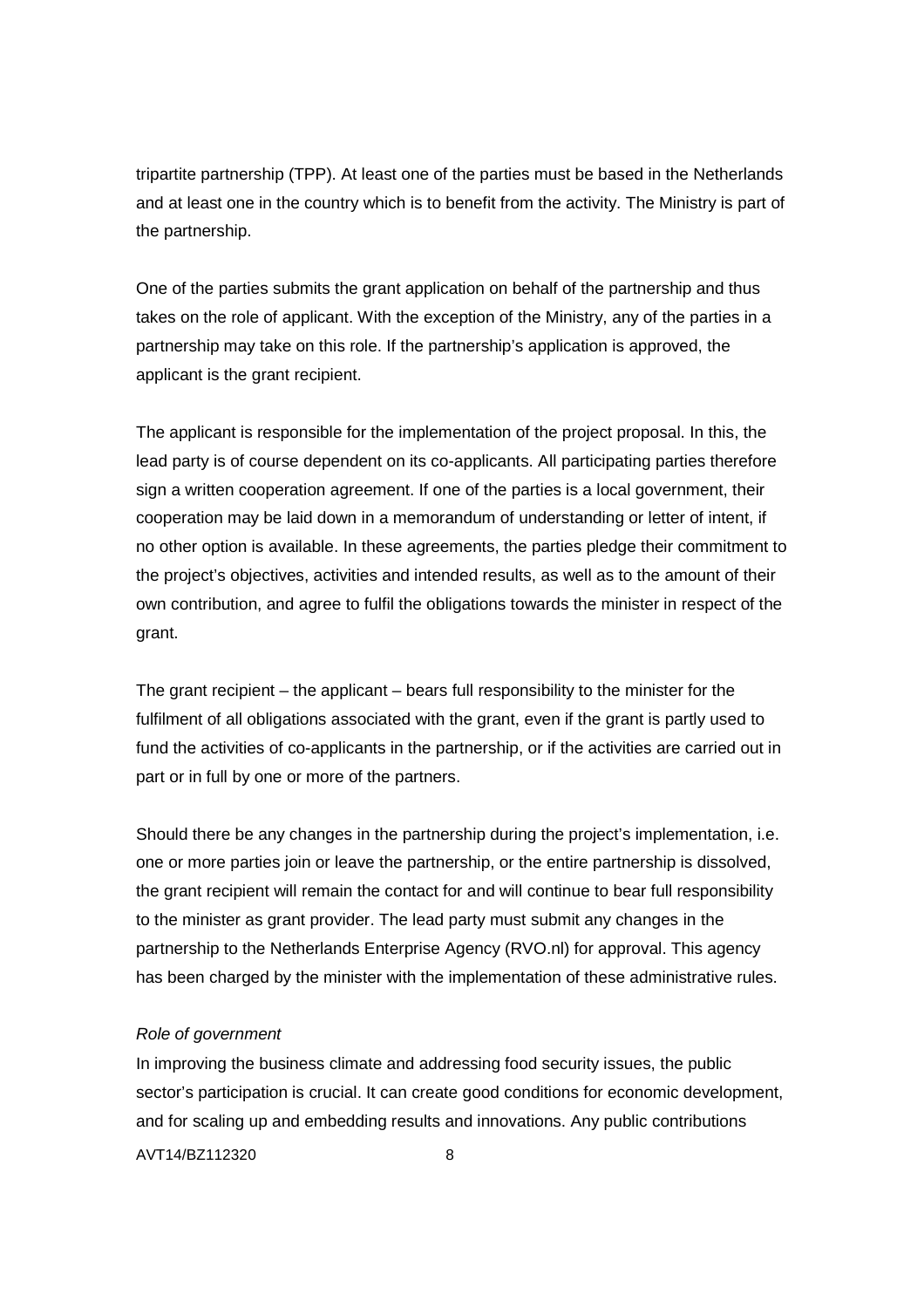necessary for achieving the partnership's objectives (e.g. policy or legislative changes, enforcement) should be included in the proposal as a project activity. The public partners should be actively involved in the partnership.

It is therefore desirable that partnerships include at least one public body other than the Dutch government, preferably a local body. Other Dutch ministries may also be partners in the project, in addition to the Ministry of Foreign Affairs.

The role of government depends on the context and the system of governance in the country where the project is being carried out. The FDOV does not require a particular formal cooperative structure; partnerships enjoy flexibility in this regard. Local public parties that are crucial to the project's implementation (and that really ought to be project partners but cannot play this role for various reasons) can lay down their involvement in a letter of intent. Reasons must be given if a contributing public body is not a full project partner.

The project should at all times be in harmony with the prevailing policies in the country concerned.

#### Role of the private sector

The FDOV provides grants for projects that can ultimately lead to competitive economic activity. To achieve this, private sector knowledge and expertise are essential. The FDOV does not finance commercial investments by companies, but rather offers support where the market falls short because the risk is considered too high (in accordance with OECD-DAC, ODA criteria). This is checked in advance.

Strengthening local SMEs is one of the underlying objectives of the FDOV, which therefore has a strong preference for partnerships in which local SMEs are involved. The private sector is responsible for contributing towards at least 25% of the total eligible costs, either in cash or in kind, on the understanding that an in-cash contribution must in any case cover at least 10% of the total eligible costs.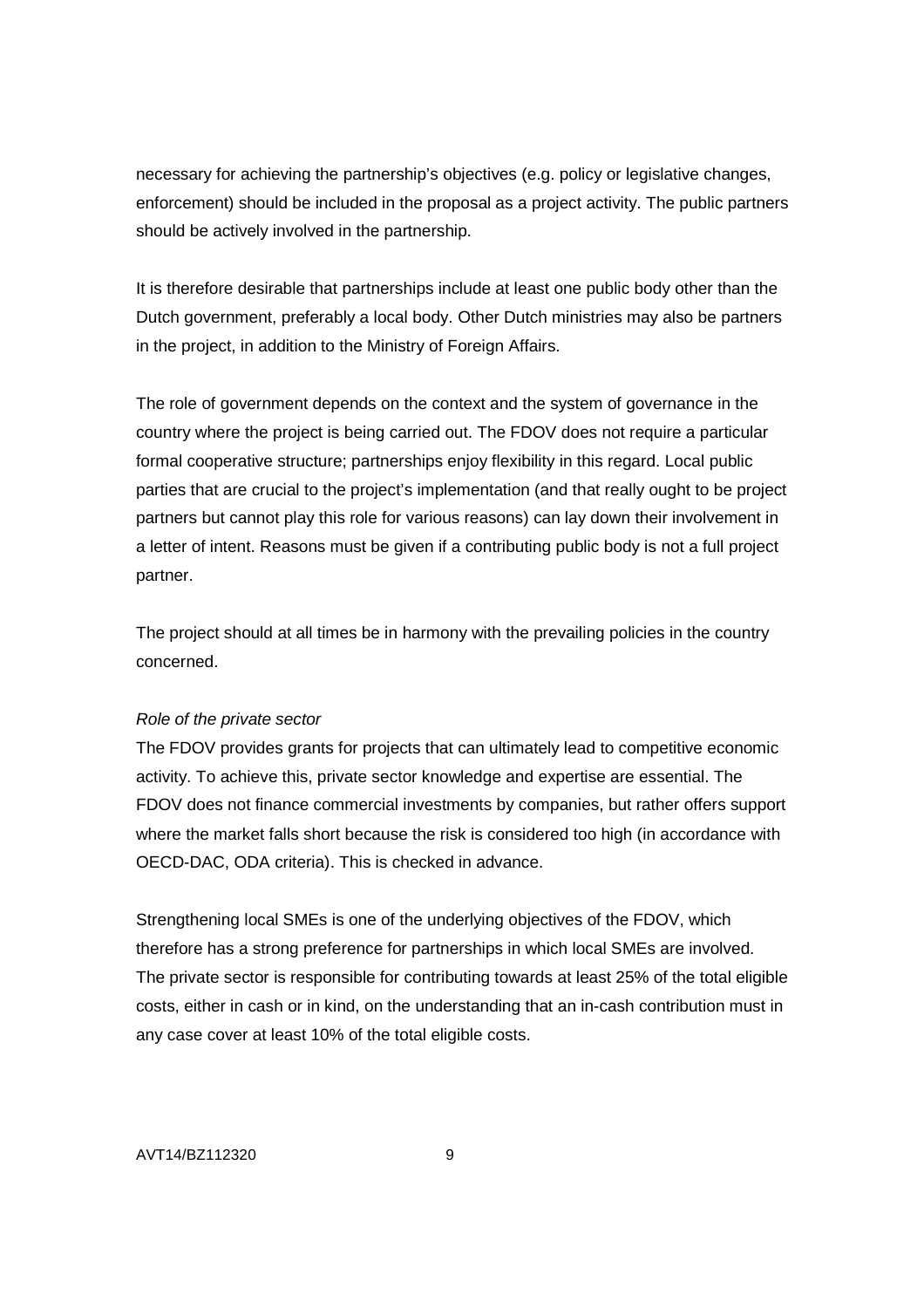#### Role of NGO/research institution

Research institutions often contribute unique technical expertise on a specific product, technology or region. They can promote regional development because they are often capable of developing innovative solutions in response to stakeholders' needs and providing the technical assistance required.

NGOs are often well integrated in existing local networks of relevant stakeholders which are important to the project. Experience has shown that NGOs are highly capable of guaranteeing relevance for development.

For these reasons, partnerships applying to the FDOV must include a not-for-profit institution (either an NGO or a research institution). The facility is based on the 'Dutch Diamond' model for boosting cooperation between civil society organisations, research institutions, companies and the local public sector. The FDOV has a strong preference for projects involving local parties in connection with the wish for demand-driven initiatives that are well embedded deeply in the local context.

#### Role of the Ministry of Foreign Affairs

The Ministry of Foreign Affairs aims to be more than a provider of finance. It can contribute to the success of PPPs by sharing its expertise and contacts and establishing synergies with other Ministry programmes, and through economic diplomacy by its embassies. The Ministry will therefore participate as a partner in all partnerships. The intensity of its role will vary, depending on the nature of the project. When it is formulating the project proposal, an applicant should contact the Ministry to discuss how the latter could contribute to the project. The outcome of this dialogue should be described in the project proposal. The applicant (on behalf of all project partners) and the Ministry of Foreign Affairs will sign a partnership agreement laying down their strategic cooperation and the Ministry's role in the partnership. After the grant is awarded, the cooperation will be finalised concerning the subject of governance. The Ministry may delegate its task to embassies or other central government bodies.

#### Multi-annual strategic plans of the embassies in partner countries

Projects in partner countries (see Appendix II) should be aligned with the embassies' analyses, on which their multi-annual strategic plans (MASPs) are based. Applicants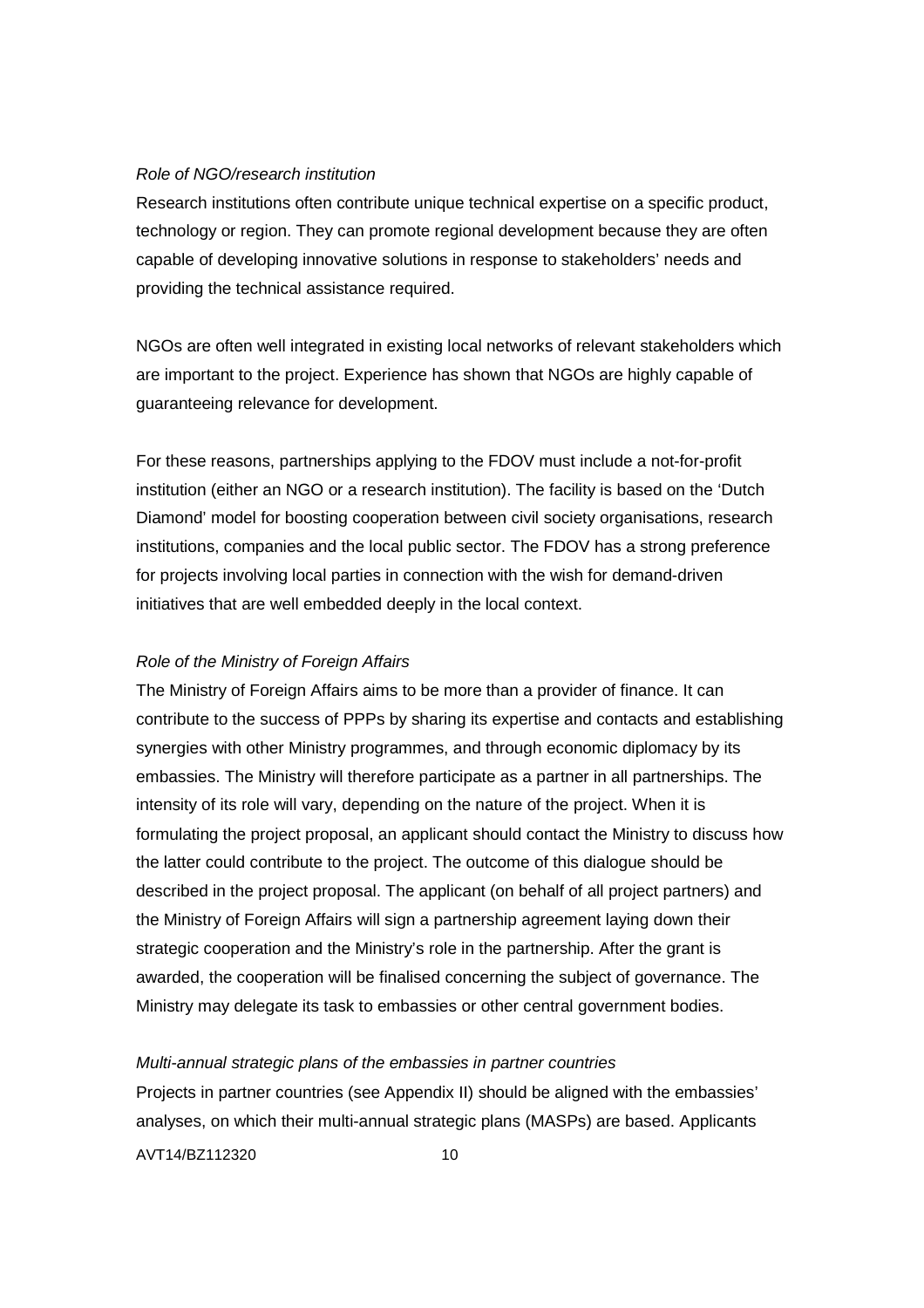should contact the embassy concerned for more information. Projects that are not aligned with the embassy's analyses do not qualify for a grant.

### Requirements for all partners

Each partner must contribute in a concrete way to the results envisaged by the partnership. Partners must also contribute in cash or in kind towards the resources necessary for implementing the project. Contractors assigned to carry out a specific part of the project, suppliers, and parties acting solely as representatives of the partnership (and not as applicant) are not eligible for a role as partner in the partnership.

# Target group

The FDOV target group – the specific group of people at which the activities are aimed – includes poor households, subsistence farmers and fishermen, vulnerable groups, local SMEs and local government staff. Individual members of the target group cannot be partners in the partnership (activities, commitment to results and investments) except through organisations that officially represent the target group, such as a grassroots organisation, cooperative or formally registered company. The project must have clear, positive results for the target group.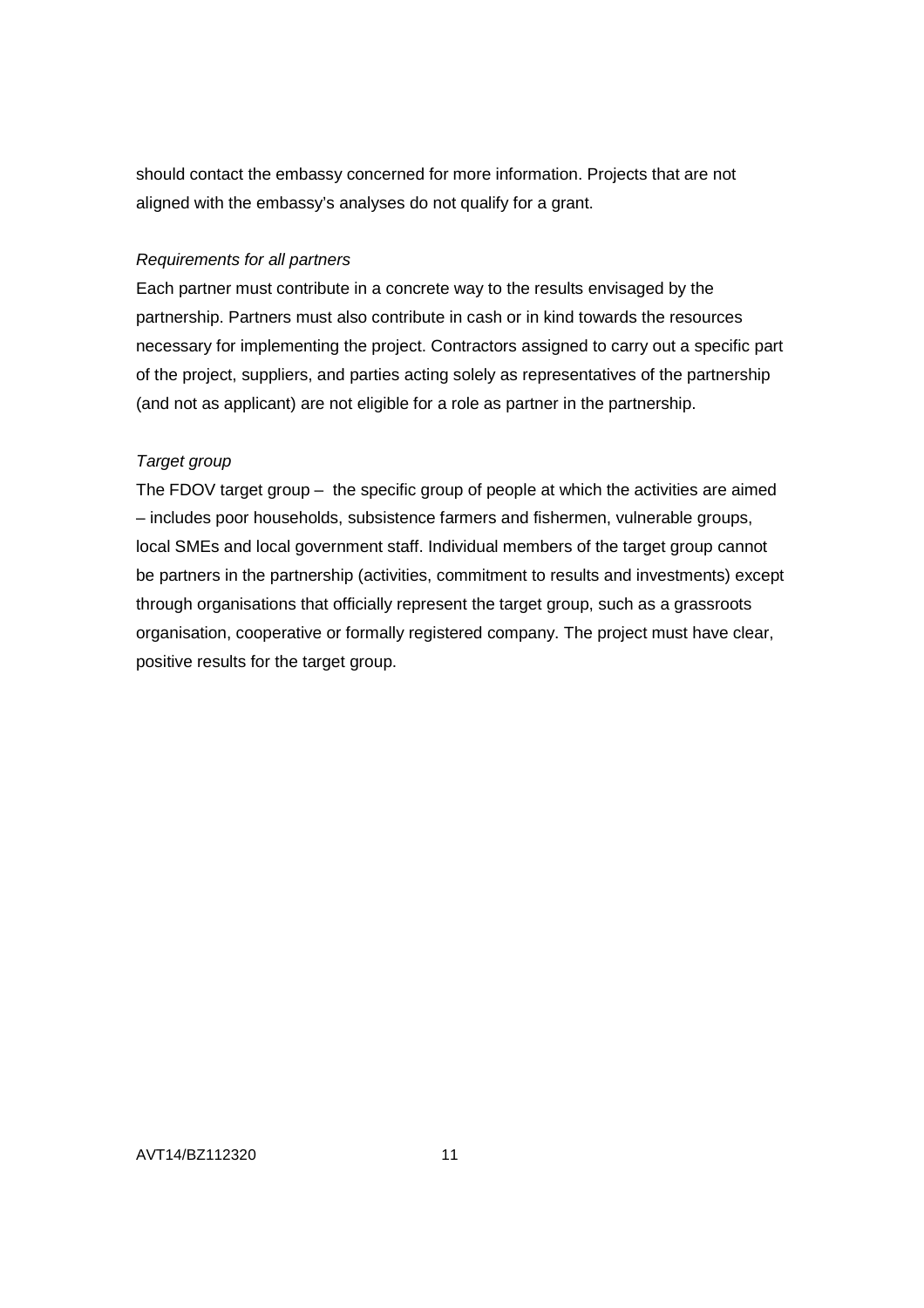### **1.4 Analytical framework and revenue model**

The analytical framework depicted below clarifies how an FDOV project should be formulated.

### Figure: Analytical framework of the partnership

The project takes place in a particular context, which partly determines its success. The partnership is based on a thorough analysis of problems and opportunities.

Investments and activities in the PPP must have a sound economic basis and must be sustainable in accordance with the FIETS criteria. The target group – e.g. farmers, fishermen, households, SMEs – are expected to benefit economically from the project (e.g. higher yields, lower costs). The economic basis and associated issues relating to the crosscutting themes (environment, climate, gender and good governance) must be described in the contextual analysis (A) and the problem analysis (B), and translated into the envisaged pathway of change and intermediate results by means of the theory of change (C). The theory of change also identifies underlying assumptions. Evidence must also be given of the demand-driven nature of the initiative.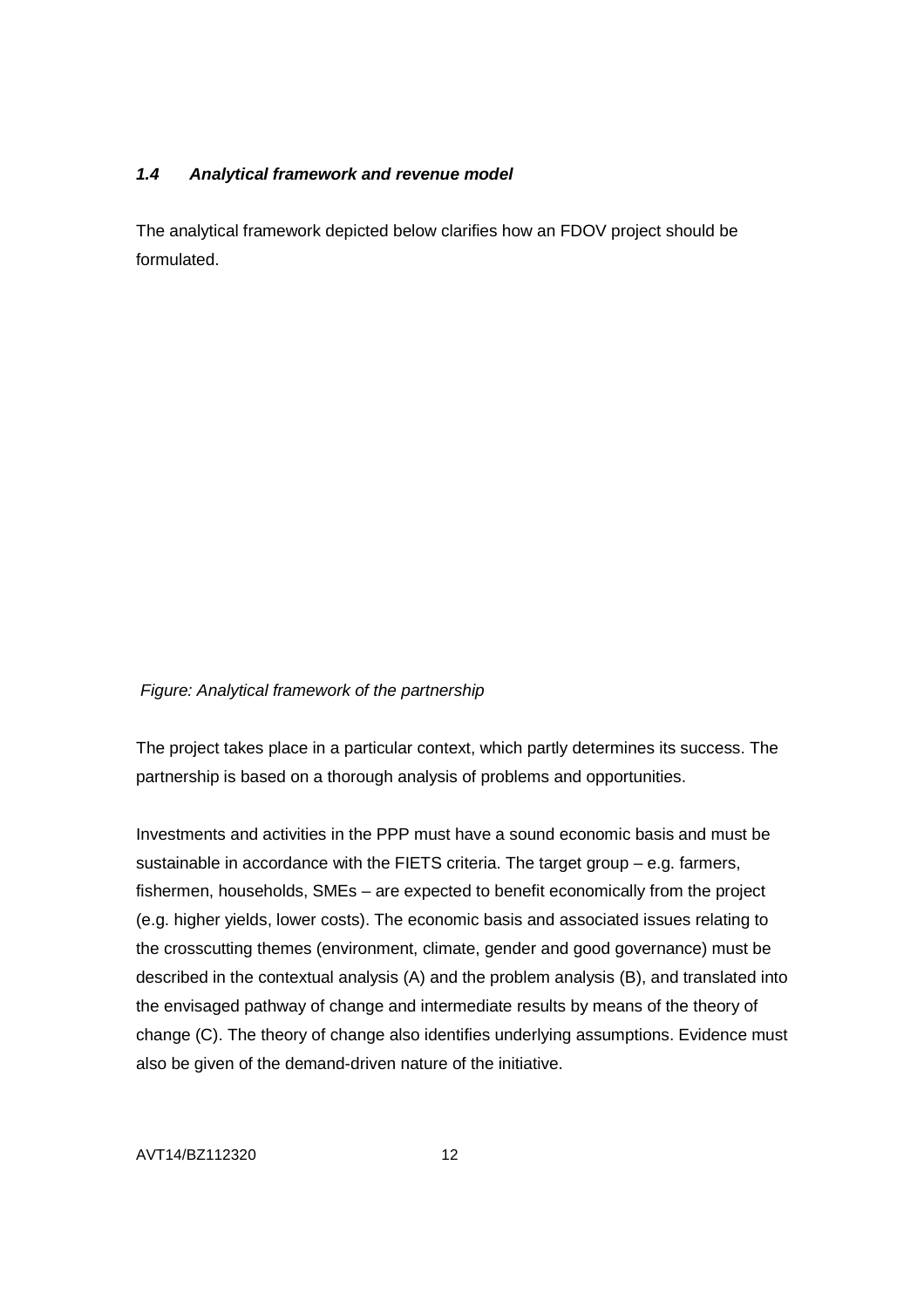The intervention strategy describes, in more concrete terms, the project activities and results in relation to the enabling environment (D) and the partner companies' revenue model (E).

Enabling environment: change processes and enabling activities are often necessary for a project to succeed. This includes activities and supportive investments that are beyond the capacity of individual organisations and that touch on common interests, such as market development, multi-stakeholder dialogue, joint risk analysis for food security, institutional capacity building, rules and regulations, etc.

Project revenue model: the revenue model (or business case) describes the project's business reasons for starting an activity (product, service). This requires a careful assessment of costs versus benefits (usually set out in a business plan or operations plan). It must also describe how a company will generate income from these products or services. The project is expected to make investments during the period of the PPP.

All the activities to be continued after the project period ends (maximum duration of 7 years) in order for the investments and structures to endure must be financially sustainable (the F of FIETS).

### **1.5 Innovation and flexibility**

Within the scope of the FDOV, innovativeness can apply equally to technologies, capital goods and processes. The FDOV is not aimed at the inception stage and does not support problem analyses or market surveys. These must already have been performed and their outcome must be described in the project plan.

Innovativeness is a quality that demands flexibility. Partners' investments may therefore be spread over the course of the project and depend on previously defined results over time (milestones), laid down in the project plan. If the project does not lead to the intended intermediate results and/or investments (own contribution) are not made in full, the amount of the Ministry's grant may be adjusted. The proposal must satisfy all the general programme requirements and all partners' contributions must be committed (willingness to invest) when the application is submitted.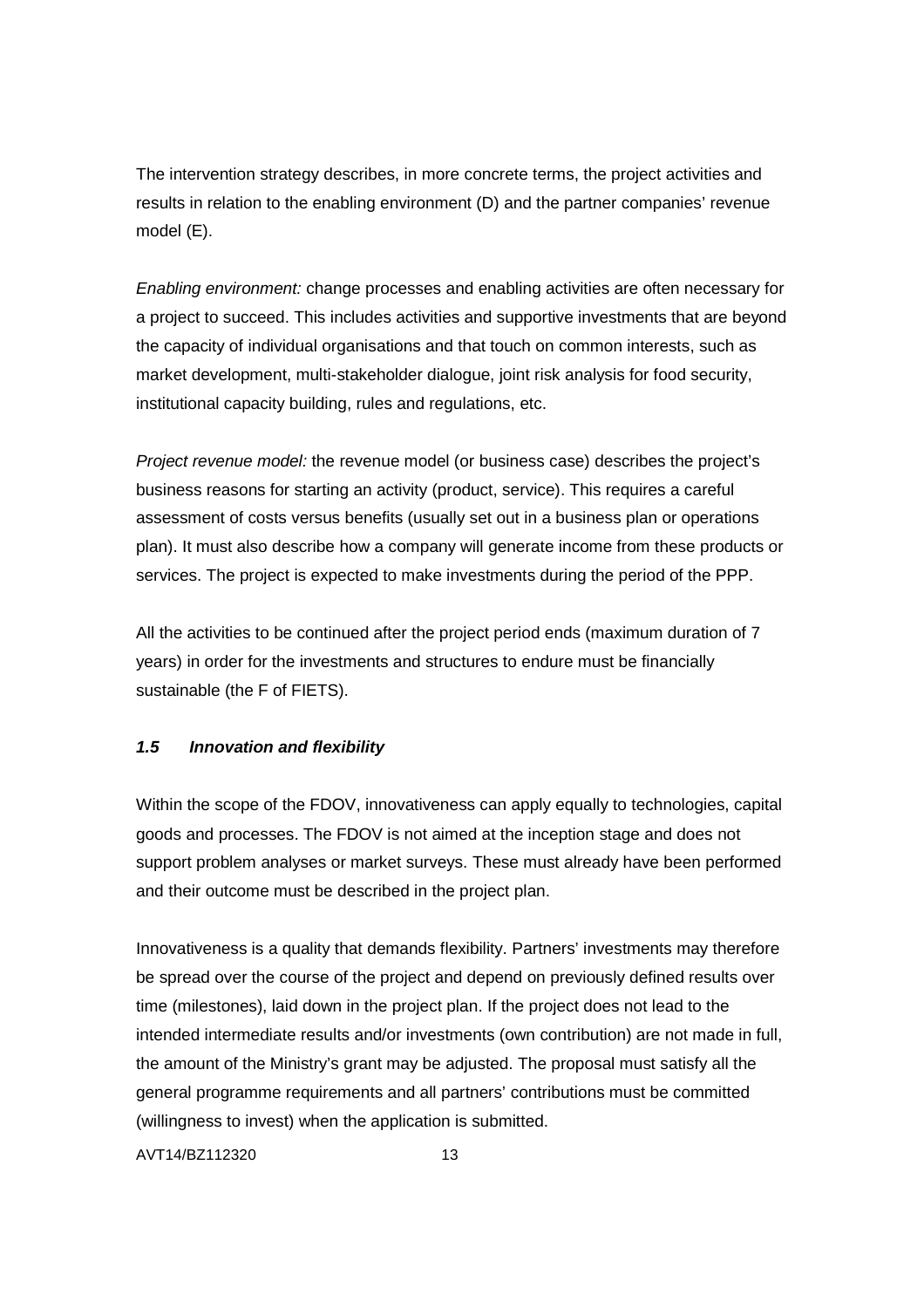# **2 Implementing organisation**

The Minister for Foreign Trade and Development Cooperation has mandated the Netherlands Enterprise Agency (RVO.nl) to implement these administrative rules.

# **3 Own contribution and eligible costs**

# **3.1 The grant and the partnership's own contribution**

A FDOV grant constitutes a contribution towards the necessary costs associated directly with the implementation of the project. Costs are only eligible for a grant if they can be directly attributed to the implementation of the project and if the obligations specified in the decision awarding the grant are met.

The grant will not exceed 50% of the eligible costs up to a maximum of  $\epsilon$ 3,000,000. Applications for grants of less than €500,000 will not qualify. A partnership applying for a grant is required to make a minimum contribution of 50% towards the total eligible costs. At least 25% of eligible costs must be contributed by the company/companies participating in the partnership, who must contribute at least 10% of the total eligible costs in cash. Higher contributions are encouraged.

The partnership's contribution must not come directly or indirectly from grants or contributions from the Ministry of Foreign Affairs. It may come from other grants, loans taken out by partners, and third-party donations to or investments in partners or the partnership.

# **3.2 Eligible costs**

The costs of capital goods (hardware) and technical assistance (TA) are eligible for grants. Although there is formally only one applicant, all project partners may incur costs that are eligible for a grant.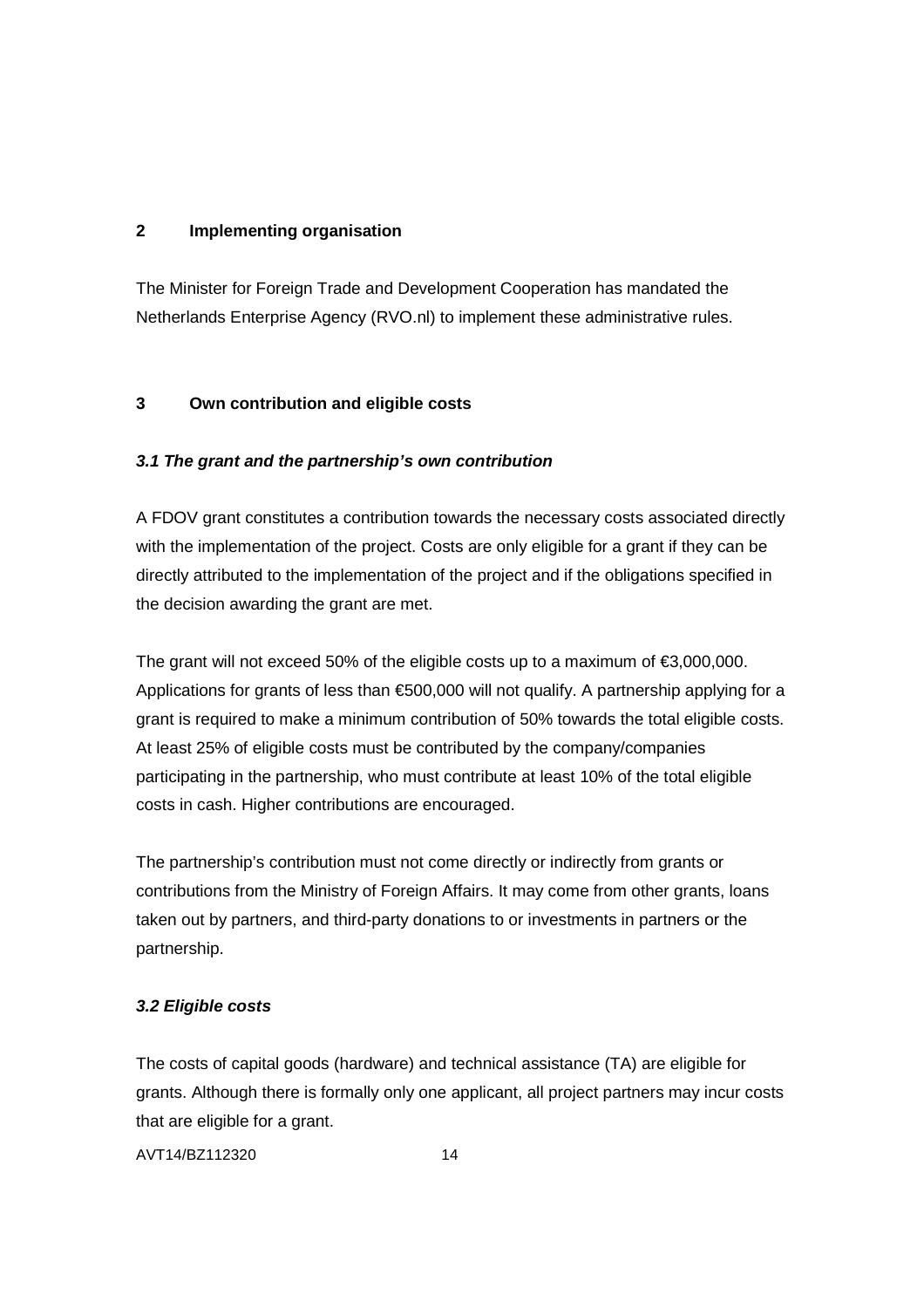The costs of capital goods will not be eligible for a grant until the basic conditions of the grant decision have been met (i.e. Result 1 has been completely and successfully achieved).

The rate that project partners may charge for TA provided in the FDOV project is made up of wage costs and a 50% mark-up.<sup>7</sup> RVO.nl takes 1 FTE to equal at least 1550 workable hours. This will be checked by RVO.nl.

Costs of capital goods (hardware) eligible for a grant are:

- investments in durable capital goods that are necessary for implementing the project;
- investments in new common infrastructure or improvements to existing infrastructure, excepting normal maintenance;
- mandatory levies on the acquisition of capital goods;
- sales tax or value-added tax (VAT), if project partners can demonstrate that they cannot claim back these costs or that they are not exempted from paying VAT under local laws, and provided these costs are included in the project budget;
- the costs of capital goods that directly benefit individual households in the target group are only eligible for a grant if this is a temporary measure, necessary in order to reach the most vulnerable groups. However, the requirements with regard to economic sustainability and/or the revenue model still apply.

Costs of technical assistance (TA) eligible for a grant are:

-

- costs of project management, including the costs of activities such as organising meetings, drawing up business plans and reporting;
- costs of monitoring and evaluating the project, either internally or by an external party;
- project-related operational costs, namely the demonstrable costs of maintaining all or part of the product or service delivered by the project

AVT14/BZ112320 15 <sup>7</sup> http://www.rvo.nl/subsidies-regelingen/programma-publieke-private-samenwerking/faciliteitduurzaam-ondernemen-en-voedselzekerheid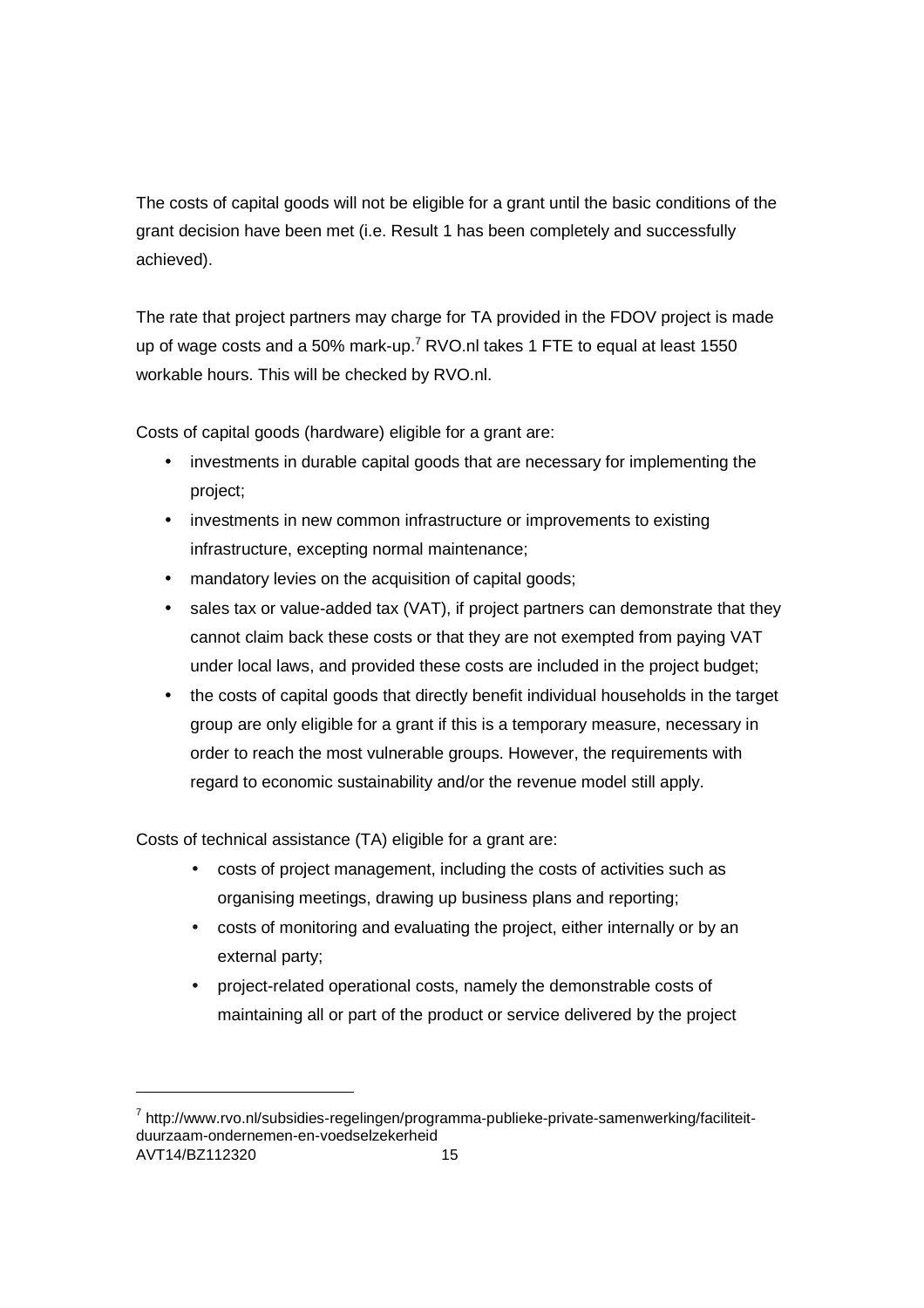throughout the agreed project period. This does not cover operational costs relating to commercial activities;

- costs of other TA, including knowledge transfer and training of staff within the PPP and third parties, quality marks or ICSR certification (e.g. ISO certification and environmental certification), permits, marketing and advice.
- TA also includes activities and investments that are beyond the capacity of individual organisations and that concern the partnership's common interests, such as multi-stakeholder dialogue, market development, joint risk analysis, etc.

The following items are not eligible for grants:

- costs incurred before the starting date and after the end date of the project. The starting date of the project may not be earlier than the date on which the application is submitted;
- costs of the FDOV grant application;
- financing costs and interest payments;
- the cost of purchasing, renting or leasing existing buildings;
- the cost of purchasing, renting or leasing land;
- cost of research and development (R&D);
- operational costs, excluding project-related operational costs;
- sales tax or value-added tax (VAT) that can be claimed back by project partners;
- contributions in kind from local government authorities;
- costs incurred by third parties, i.e. costs that are not reimbursed or paid by partners in the PPP;
- costs resulting from inflation and exchange rate fluctuations;
- the costs incurred by public partners to perform what corresponds to their primary public tasks. The role and contributions of public partners, either cash or in kind, must be clearly described in the proposal, but should not be included in the project budget.

Individuals in the FDOV target group cannot be partners in a PPP, nor can their economic growth or loans be capitalised as the partnership's 'own contribution'.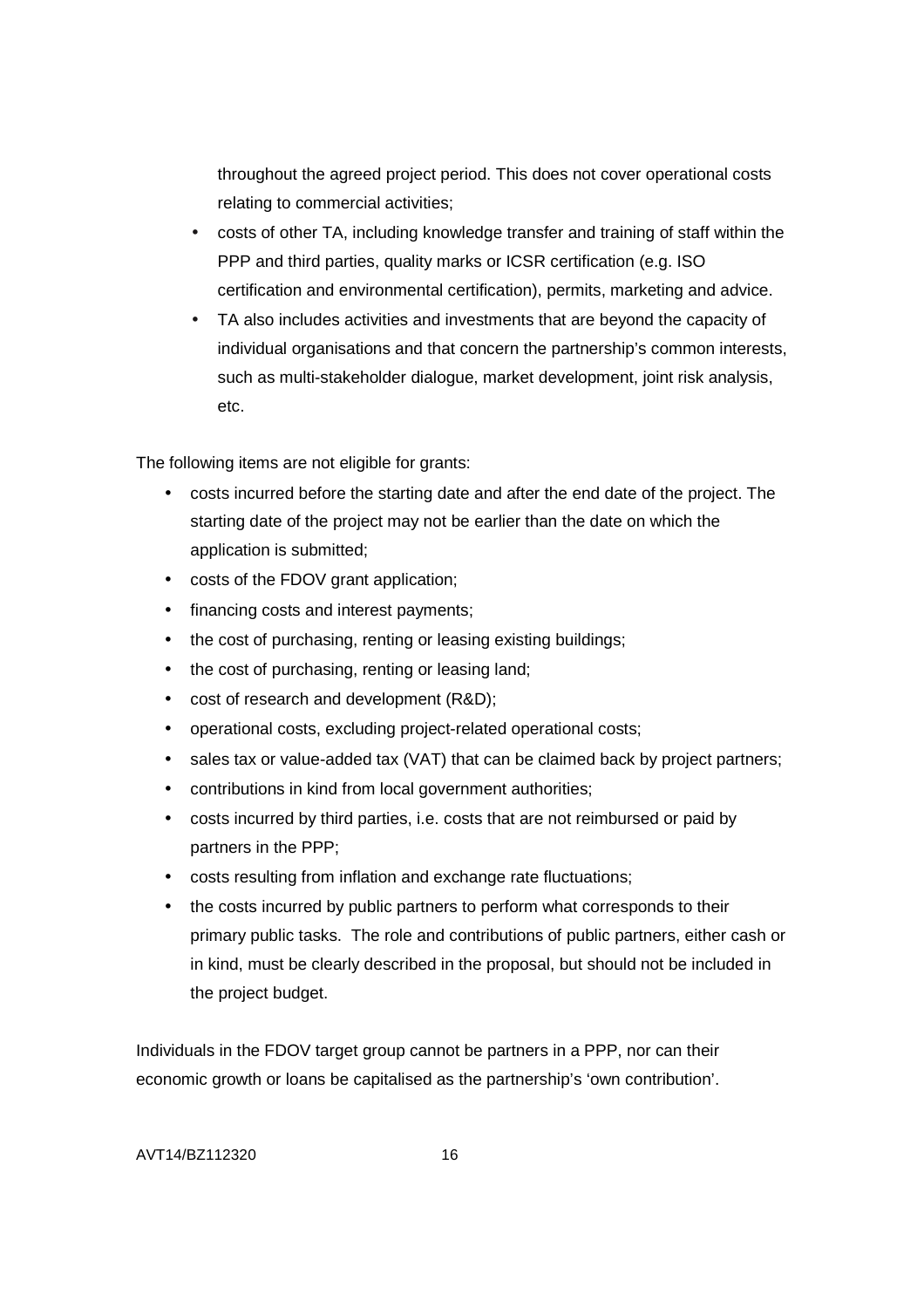Under article 9 of the Ministry of Foreign Affairs Grants Decree, a grant will be refused if the application is submitted after the activities have started. It should be noted that if activities are carried out in preparation for the project before submission of the application, this will not lead to refusal to award a grant, but the costs will not be covered by the grant.

### **4 Application and assessment procedure**

Contrary to the previous call in 2012, the procedure has been divided into two stages: a voluntary, informal preliminary stage (intake) and the formal assessment stage. This should reduce the throughput time in the formal stage. The informal stage provides a low-threshold opportunity for potential applicants to receive guidance from RVO.nl on improving the quality of proposals. The applicant is advised to consult with RVO.nl first before contacting the Ministry of Foreign Affairs to discuss cooperation in a partnership. In this informal stage, the dialogue between RVO.nl and the potential applicant is based on a Concept Note. The formal assessment begins after the project proposal has been submitted. It is concluded with a decision on the FDOV grant applications, made on behalf of the Minister by RVO.nl.

### **4.1 Procedure**

-

4.1.1 Preliminary phase and informal, substantive dialogue (intake meeting) The preliminary phase is informal and voluntary. It is intended as a service to potential applicants and may consist of intensive guidance if so desired. Potential applicants can discuss their proposal with RVO.nl from the moment the call is opened up to 6 weeks before the deadline for the formal submission of proposals. Appointments are scheduled depending on how promptly the applicant requests a dialogue and on the availability of RVO.nl staff. Potential applicants wishing to engage in a substantive dialogue with RVO.nl must submit a Concept Note drawn up using the standard template (see FDOV section on RVO.nl<sup>8</sup>), as it forms the basis for the dialogue (intake talk). The potential applicant is then assigned an RVO.nl account manager. RVO.nl will give an oral

AVT14/BZ112320 17 <sup>8</sup> http://www.rvo.nl/subsidies-regelingen/programma-publieke-private-samenwerking/faciliteitduurzaam-ondernemen-en-voedselzekerheid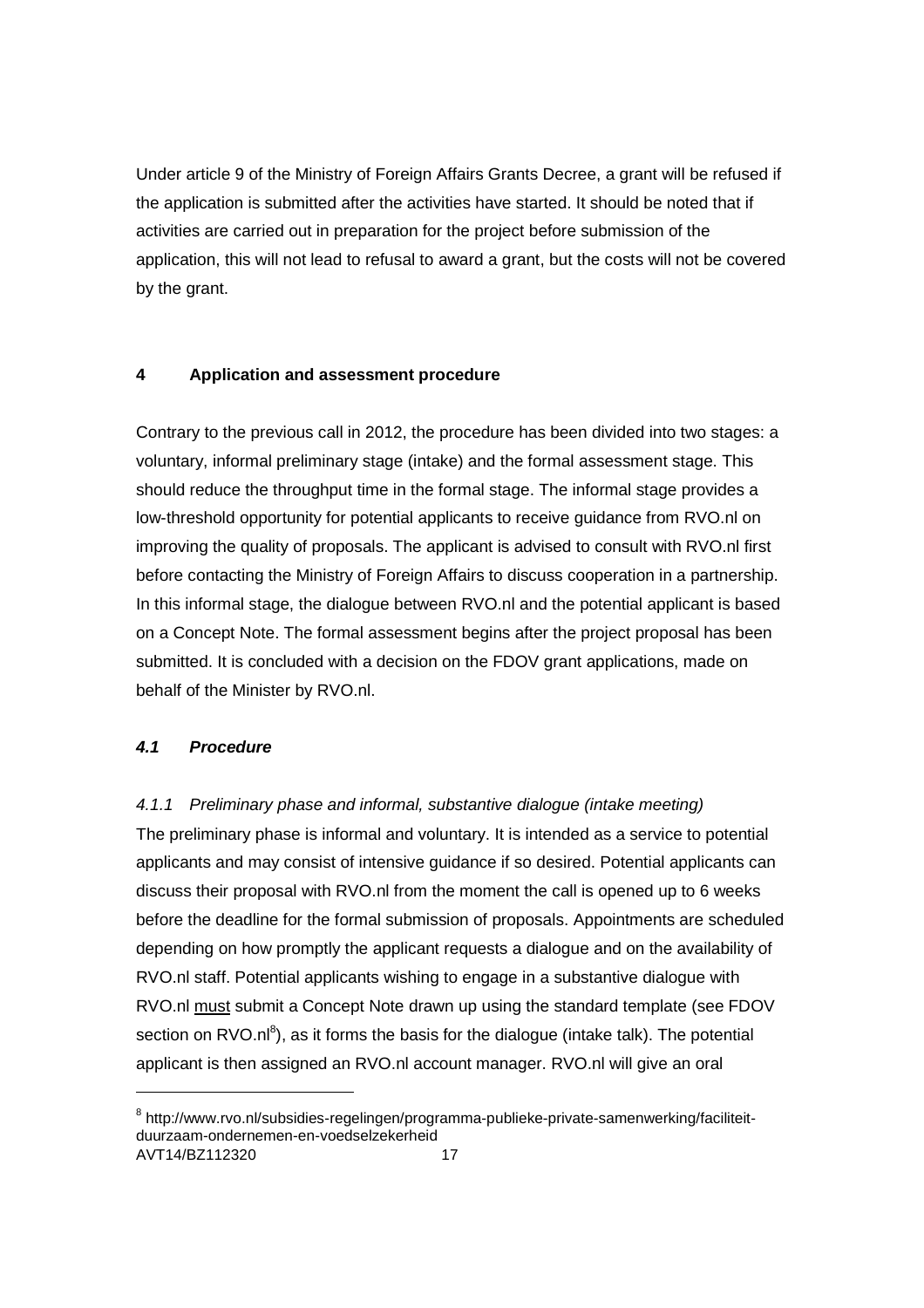response to the Concept Note and to the applicant's questions. It does not confer any rights.

The Concept Note is not assessed formally, so the project idea set out in it cannot be rejected. RVO.nl will however give a general indication of whether or not the proposal largely satisfies the grant criteria.

A PPP may always formally submit its application, irrespective of the feedback given by RVO.nl during the informal stage. It is up to the potential applicant to make this decision.

Prior to submitting a formal grant application, potential applicants must contact the Ministry<sup>9</sup> to discuss the role that it could play as partner in the project. The outcome of this dialogue is a partnership agreement between the Ministry of Foreign Affairs and the applicant (lead party), on behalf of all the other partners. This agreement must be submitted to RVO.nl with the grant application. Potential applicants are advised to make an appointment for a meeting with the Ministry after their intake, if such has been arranged, with RVO.nl.

No rights can be derived from the outcome of the preliminary stage.

# 4.1.2 Procedure

FDOV applications must be submitted for assessment to RVO.nl. Applications that do not satisfy the formal requirements (see section 4.4) will not be processed further.

Applications that satisfy the formal requirements go on to the assessment procedure. RVO.nl assesses whether the application meets the threshold criteria, and conducts a partnership check and a project check. Only applications that meet all the threshold criteria are processed further. These applications are assessed based on criteria relating to the quality of the partnership and the quality of the project proposal. Points are awarded for each of the criteria, resulting in an assessment score. More information on the threshold criteria check, the partnership check and the project check can be found in section 4.5.

1

<sup>&</sup>lt;sup>9</sup> ppp-expertisecentrum@minbuza.nl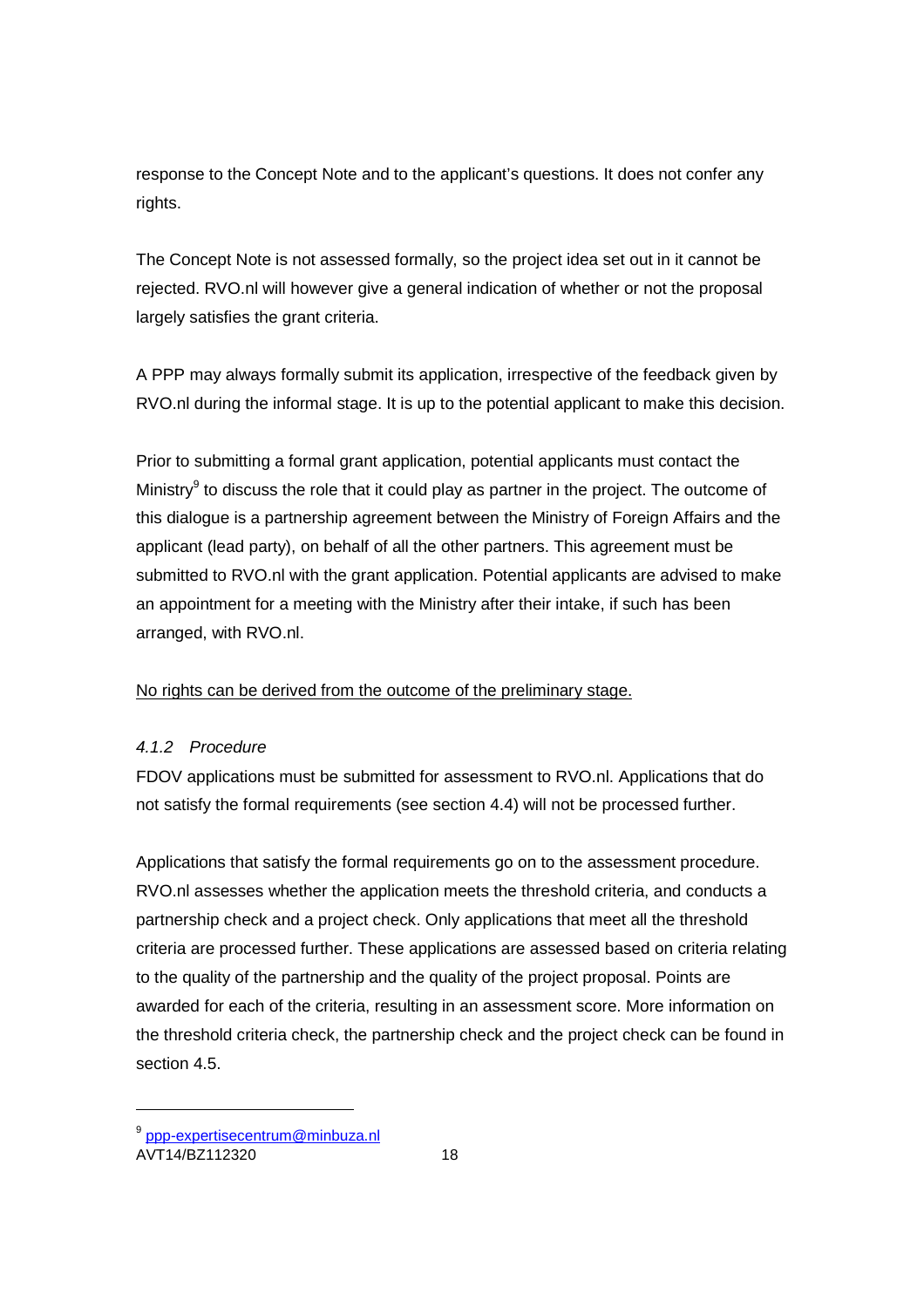The Ministry of Foreign Affairs (including the Dutch embassies) and the Ministry of Economic Affairs advise on the quality of the project proposal and the quality of the partnership. In addition, a representative from RVO.nl may interview the partners or businesses in the project's supply chain. If necessary, RVO.nl can independently contact the project partners for more information on the application.

RVO.nl will submit its assessment of the proposals to an independent FDOV advisory committee appointed by the Minister for Foreign Trade and Development Cooperation. The committee will advise the Minister on the outcome of RVO.nl's assessment of FDOV grant applications. The opinions of the advisory committee will weigh heavily. Under the mandate of the Minister for Foreign Trade and Development Cooperation, RVO.nl will decide on the grant applications. The Ministry will advise RVO.nl during the assessment stage.

# **4.2 Allocation of available resources**

The second call for proposals has an overall grant ceiling of  $\epsilon$ 40,000,000, one third of which will be available for private sector development (PSD) and two-thirds for food security. The allocation of available resources takes place at the end of the assessment process based on the outcome of the partnership and project checks. All applications that satisfy the minimum criteria and score sufficiently high on the project and partnership checks are eligible for a grant.

If insufficient resources are available for all satisfactory applications to receive a full grant, these applications will be ranked for each theme according to their results in the checks. In the final allocation of resources, grants will be awarded to the highest ranking applications for each theme until the available resources are exhausted. It is therefore possible for a project to attain a satisfactory score, but still be rejected because the budget available is insufficient for it to be awarded a grant.

Rankings will be made by theme (PSD and food security) based on:

- the outcome of the project check;
- the outcome of the partnership check;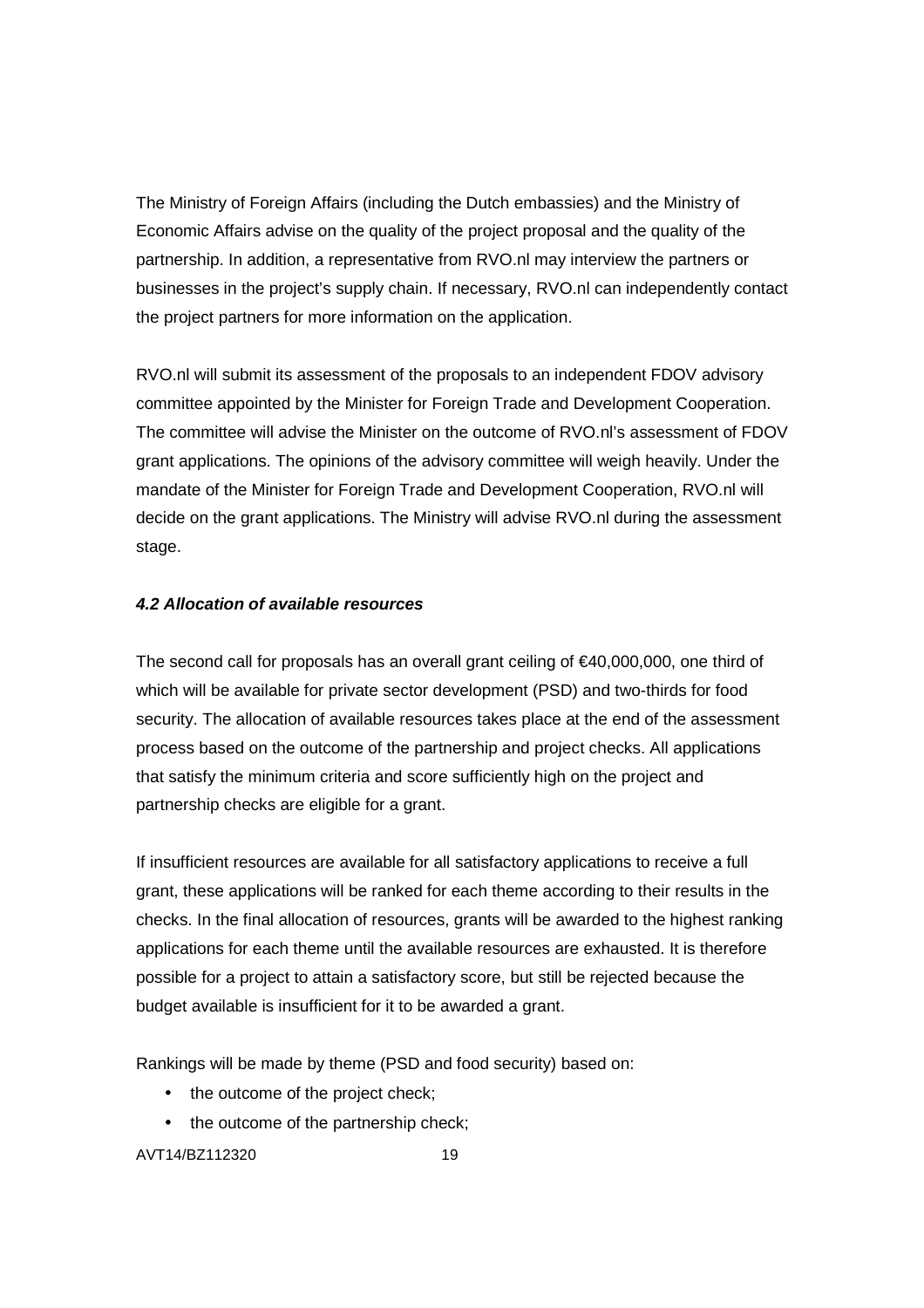• extra points awarded for activities in partner countries and least-developed countries.

# **4.3 Guiding principles**

The provisions of the General Administrative Law Act, the Ministry of Foreign Affairs Grants Decree and the Ministry of Foreign Affairs Grant Regulations 2006 are fully applicable to the assessment of applications and the award of grants. Applications will be assessed in accordance with the above legislation and pursuant to the requirements set out in these administrative rules.

# **4.4 Formal requirements**

Applications that do not satisfy all of the formal requirements listed below will not be processed further, subject to section 4:5 of the General Administrative Law Act.

- The formal closing date for applications for the second call for proposals of the Sustainable Enterprise and Food Security Facility is 15:00 (CET) on 1 December 2014.
- With regard to the application procedure, particular attention is drawn to article 7, paragraph 3 of the Ministry of Foreign Affairs Grants Decree. If an incomplete application is submitted, the Minister may request a supplement. In this case, the date of receipt of the application will be the date on which the application was supplemented. If the application is submitted **less than two weeks before the deadline** (15:00, 1 December 2014), the applicant runs the risk that, if it is incomplete, the Minister will not use his discretionary powers to request a supplement, because it cannot be submitted before the deadline. In that case, the application would have to be assessed as it stands.
- Applications must be delivered in person or by post to:

# **Address for visitors**

AVT14/BZ112320 20 RVO.nl, attn FDOV Prinses Beatrixlaan 2 The Hague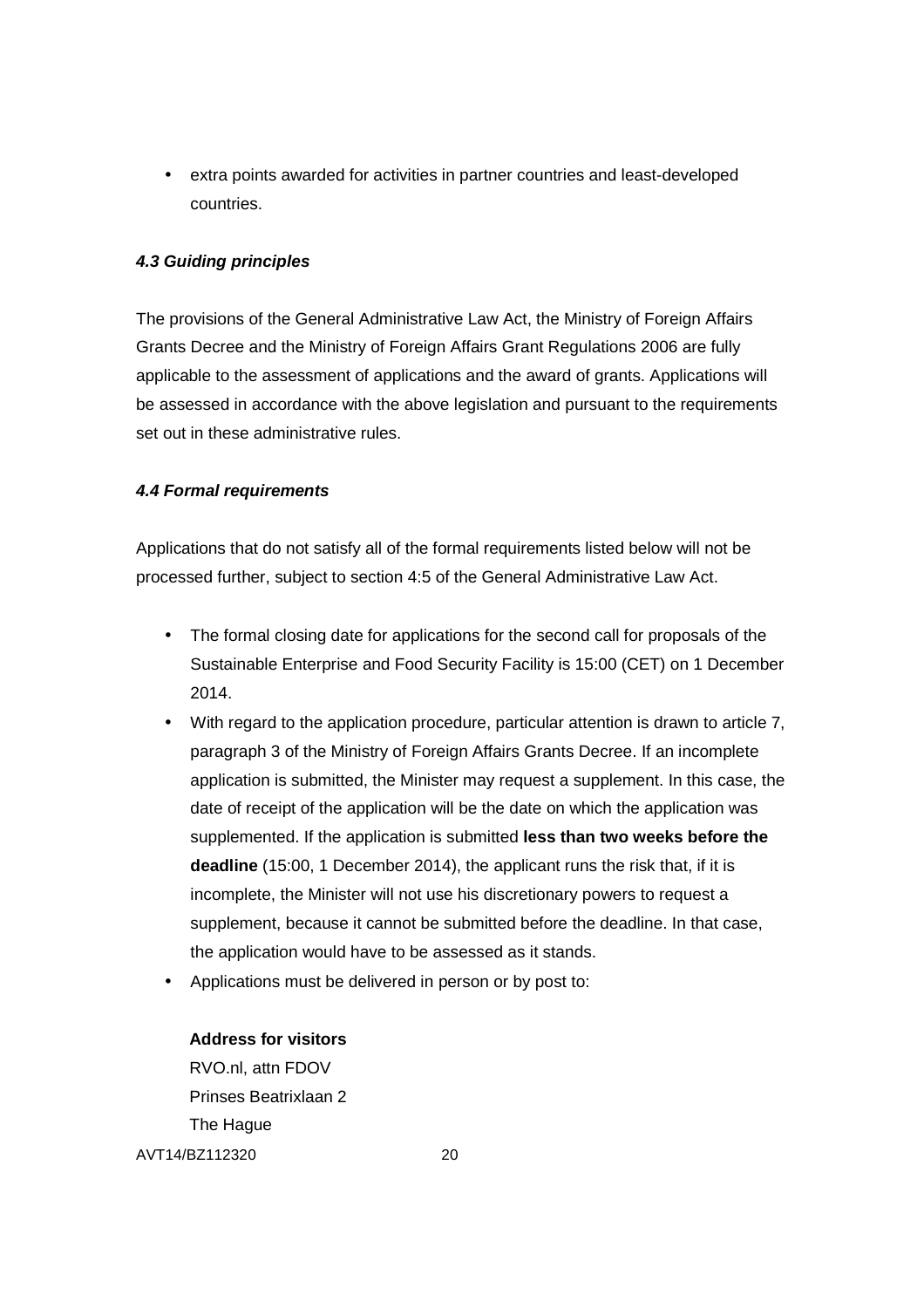#### **Correspondence address**

RVO.nl, attn FDOV Postbus 93144 2509 AC Den Haag

- Along with the application on paper, an electronic copy must be submitted on a digital storage device with USB connector (USB key). The electronic copy must be submitted in accordance with the instructions given in the application form.
- The application form must state the name of the applicant and be signed by the applicant's authorised representative.
- In addition to the applicant, all other project partners must sign the partner forms. Please note, however, that if the grant is awarded, the applicant is the sole grant recipient and bears full responsibility for the fulfilment of all obligations, regardless of who carries out the project activities.
- A written cooperation agreement signed by all participating parties must be submitted with the application form, guaranteeing their cooperation and compliance with the agreements made, as well as fulfilment of the obligations towards the minister in respect of the grant. In these agreements, the parties commit themselves to the project's objectives, activities and intended results, as well as to the amount of their own contribution.
- The application must include a partnership agreement signed by the applicant and the Ministry of Foreign Affairs, describing the Ministry's role in the strategic cooperation.
- The project partners must declare that they are aware of and will act in accordance with the OECD Guidelines for Multinational Enterprises on responsible business conduct, the ILO Declaration on Fundamental Principles and Rights at Work and the UN Convention on Biological Diversity. More information about these documents can be found on the RVO.nl website.
- The applicant must declare that the activities for which a grant is requested are not on the Entrepreneurial Development Bank (FMO) exclusions list. There is a link to this list on the RVO.nl website.
- Applications must be submitted in English.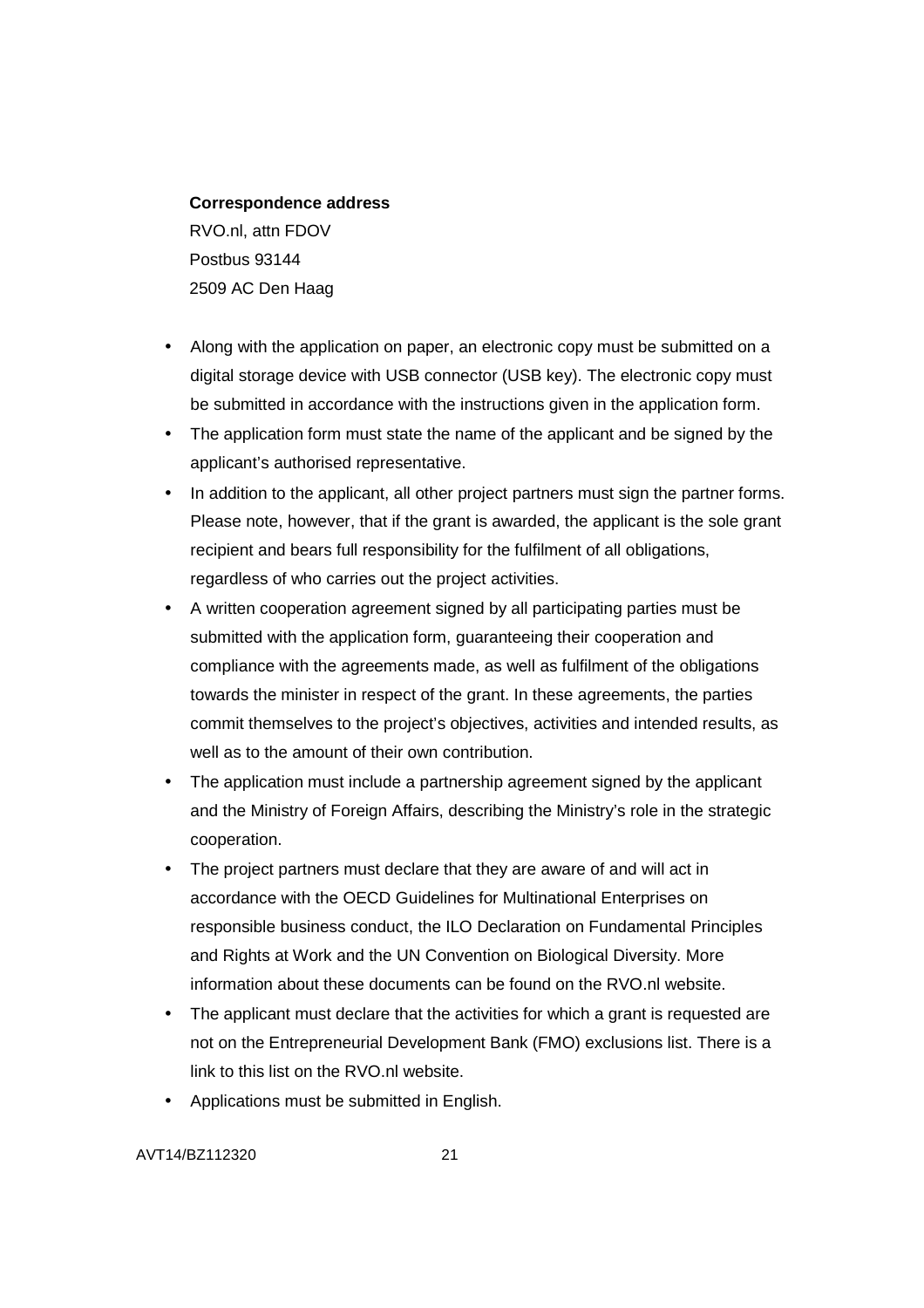# **4.5 Assessment criteria**

Applications that satisfy the formal requirements go on to the assessment procedure. FDOV applications will be assessed according to the threshold criteria (minimum criteria), and criteria relating to the quality of the partnership and the project. This will result in a decision on the FDOV application.

# 4.5.1 Threshold criteria check

Applications that do not satisfy all of the criteria below will be rejected:

- The PPP focuses on at least one of the FDOV sub-themes, as identified in section 1.1 of these administrative rules.
- Projects should explicitly address the position of women, or an explanation should be given of how the intended result can be achieved without specifically addressing the position of women.
- The PPP concerns a single, integral project.
- The PPP consists of activities in at least one of the countries listed in Appendix I.
- Projects may be international in scope only if the economic necessity of international activities can be clearly demonstrated.<sup>10</sup>
- Proposals for activities in partner countries of the Netherlands must be in line with the embassy's analysis as set out in MASPs.
- The partnership consists of at least one public institution, one company and one NGO or research institution.
- The Ministry is part of the partnership.
- At least one of the parties has legal personality under Dutch law and has its registered office in the Netherlands, and at least one party must be based in the country which is to benefit from the activity.
- All the parties in the partnership must have legal personality.
- Multinational enterprises may take part if at least one of the other partners in the partnership is an SME whose annual turnover does not exceed €500 million. The SME does not have to be a Dutch company.

-

AVT14/BZ112320 22 <sup>10</sup> See the FDOV alossary. http://www.rvo.nl/subsidies-regelingen/programma-publieke-privatesamenwerking/faciliteit-duurzaam-ondernemen-en-voedselzekerheid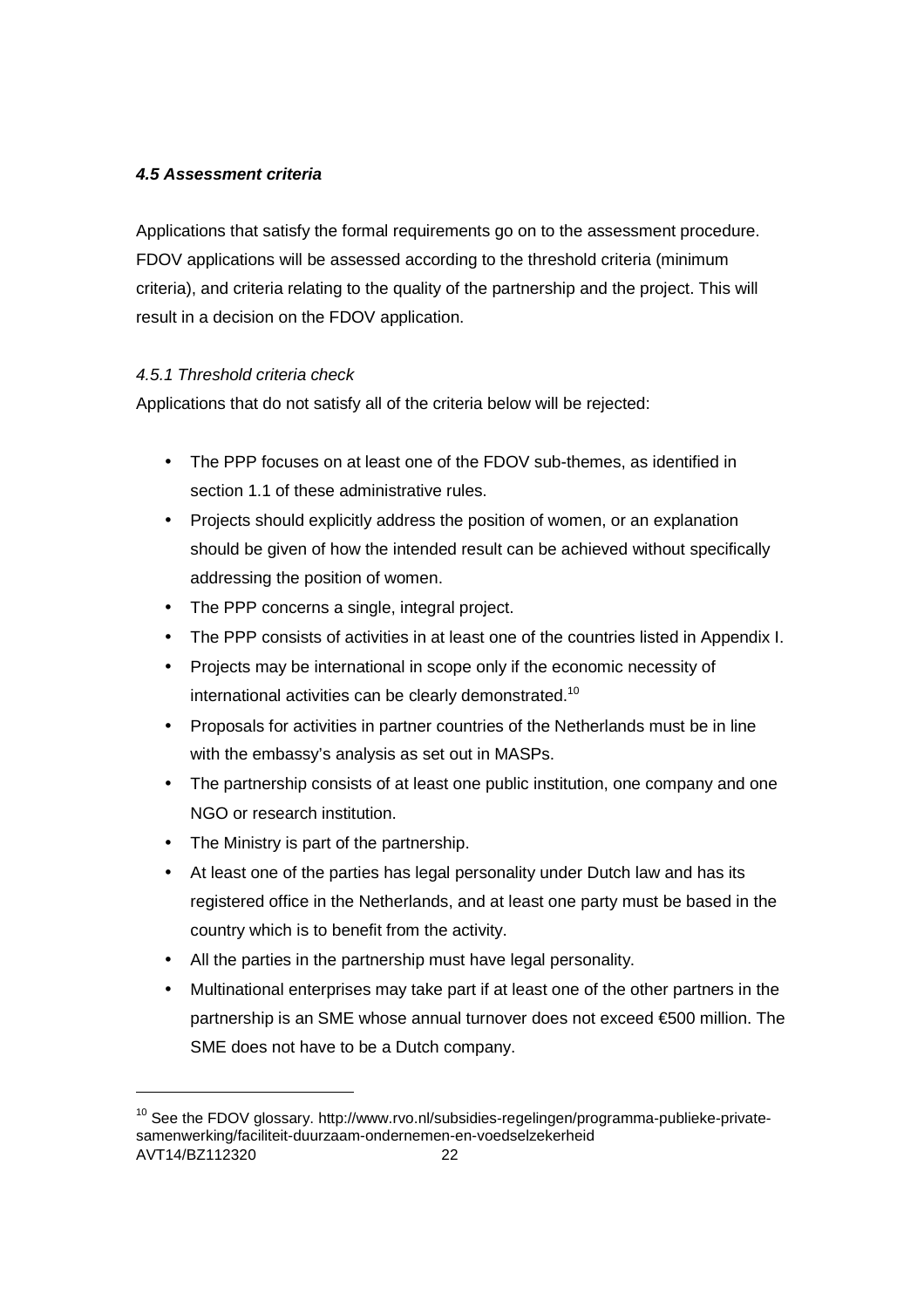- The minimum grant application is €500,000 and the maximum is €3,000,000.
- The project has a maximum duration of 7 years.
- The financial contribution made by the partnership covers at least 50% of the eligible costs. It may not include grants or contributions from the Ministry of Foreign Affairs, made directly or indirectly.
- At least 25% of eligible costs must be funded by the company/companies participating in the partnership.
- The companies must contribute at least 10% of the total eligible costs in cash.
- At least 2% of the project budget is reserved for project monitoring and evaluation.
- Projects with a project budget exceeding €5,000,000 must be evaluated by an independent party. The costs of this external evaluation must be included in the project budget. The final draft report and the final report must be submitted to RVO.nl in due course.
- The project must not be commercially viable in accordance with the OECD-DAC criteria. This must be demonstrated using a standard calculation model.<sup>11</sup>
- The intervention must be financially sustainable. An intervention is financially sustainable if it can endure without an FDOV grant or any other grant from a foreign donor once the project period ends. This must be demonstrated using a standard calculation model.
- The proposal must make clear that the project will not distort the market in the partner country or in Europe.
- The project must not involve initiatives aimed wholly or partly at proselytisation.
- Participating companies must have a good reputation in terms of ICSR. The participating companies must submit a document setting out their ICSR policy (in accordance with OECD guidelines) with the grant application or must demonstrate that they will draft one during the project period (proportionate to the size of the company concerned, to be assessed by RVO.nl).
- The partners must demonstrate that they have sufficient funds at their disposal to finance their own contribution and the working capital for the project. A number of

-

AVT14/BZ112320 23 <sup>11</sup> http://www.rvo.nl/subsidies-regelingen/programma-publieke-private-samenwerking/faciliteitduurzaam-ondernemen-en-voedselzekerheid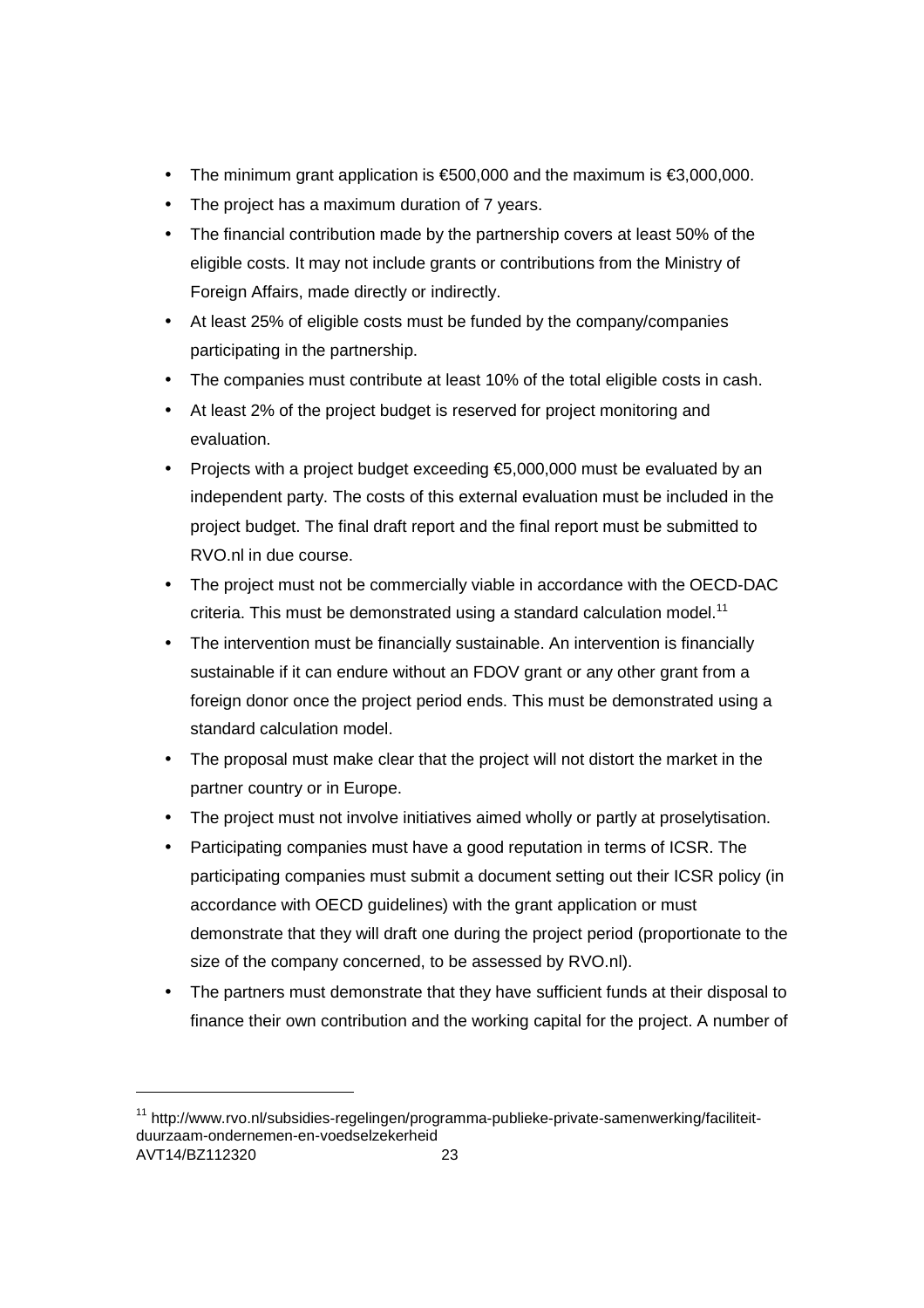guidelines that RVO.nl will use to assess this are included in the model application form.

# **4.5.2 Project check**

The project check assesses the quality of the project proposal against a number of criteria. Projects whose quality is judged to be deficient will be rejected. The project check contains the following criteria:

- 1. Policy relevance. the extent to which the project is relevant to policy:
	- the extent to which the project contributes to sustainable inclusive growth by improving food security and private sector development;
	- the extent to which the proposal includes a clear and accurate problem analysis of the social, economic and political factors in the country and area on which the project focuses, offers a logical response to that analysis and proposes alternative solutions;
	- the extent to which the project activities are aligned with or complement government policy in the partner country and region, and Dutch development policy on FDOV sub-themes, programmes and activities; special attention will be given to the sub-themes of climate-smart agriculture and activities falling under the definition of nutrition-sensitive;
	- the extent to which activities that will take place in a partner country (see Appendix II) are in line with the embassy's analysis as set out in its Multi-Annual Strategic Plan;
	- the extent to which the project complies with local legislation, including environmental impact assessment (EIA) regulations. If an EIA has been performed the final report should be included with the grant application to RVO.nl.
- 2. Intervention strategy: the project must be based on a high-quality, logical intervention strategy, integrating sustainability. This is assessed on the basis of the following factors:
	- the extent to which the proposed project is based on sound contextual and problem analyses of economic conditions, environmental and climatic factors, and vulnerable groups (economic basis). The target group must be clearly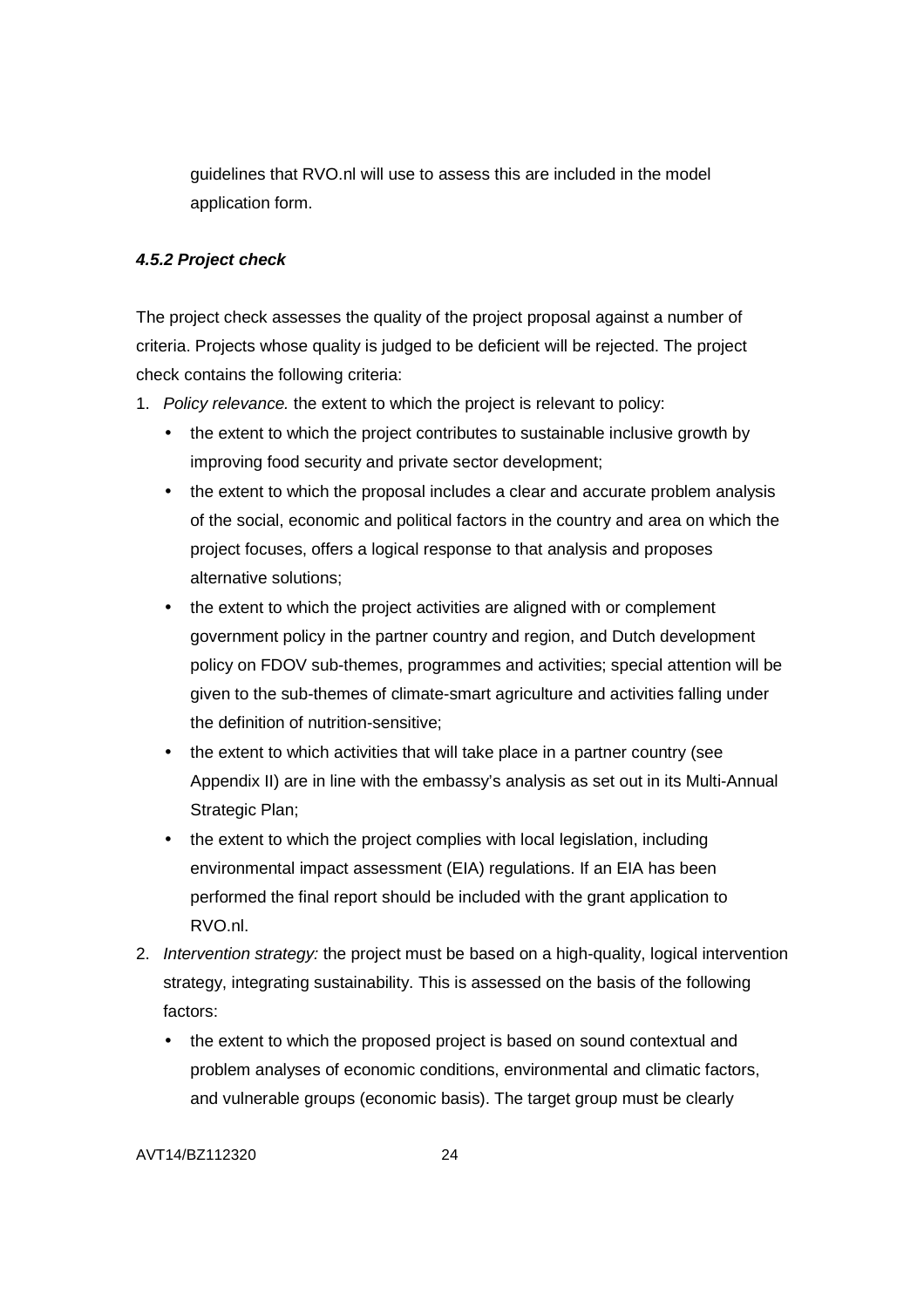identified and their qualitative and quantitative wishes and needs described. The intervention strategy is based on a detailed theory of change;

- the extent to which the proposed intervention strategy ties in with the local situation and with the project's objectives;
- the extent to which the role and involvement of local parties (public body, NGO and/or research institution) has been described;
- the extent to which the proposed intervention is technically and socially feasible;
- revenue model: the degree to which the project generates sufficient turnover (comprising income, grant and own contribution) to meet management and maintenance costs and pay financial expenses, on the understanding that the project may not be commercially viable (in accordance with the OECD-DAC criteria) within the next ten years;
- *innovation*: the extent to which the proposal introduces an innovative approach to resolve a certain problem, for instance by applying an existing approach in sectors where it has not been previously used. Preference will be given to innovations that bring about a positive, structural change in the way development takes place (systemic change).
- 3. Sustainability: the extent to which the project is sustainable. The project must attain satisfactory scores on both the FIETS and ICSR criteria. It must be financially, institutionally, ecologically, technically and socially sustainable, and address the crosscutting themes of gender (women), good governance, climate change and the environment. Commercial activities must have a lasting economic effect on local businesses and producers. Sustainability must be incorporated into the system for monitoring and corrective action.
- 4. Quality of the project plan:
	- the extent to which the project is expressed in terms of activities, outputs and outcomes (see appendix IV);
	- the extent to which there is a clear link between activities, outputs, outcomes and necessary resources;
	- the extent to which the envisaged outcomes, outputs and resources are specific. measurable, acceptable, realistic and time-related;
	- the extent to which the project anticipates concrete results.
- 5. Price-quality ratio: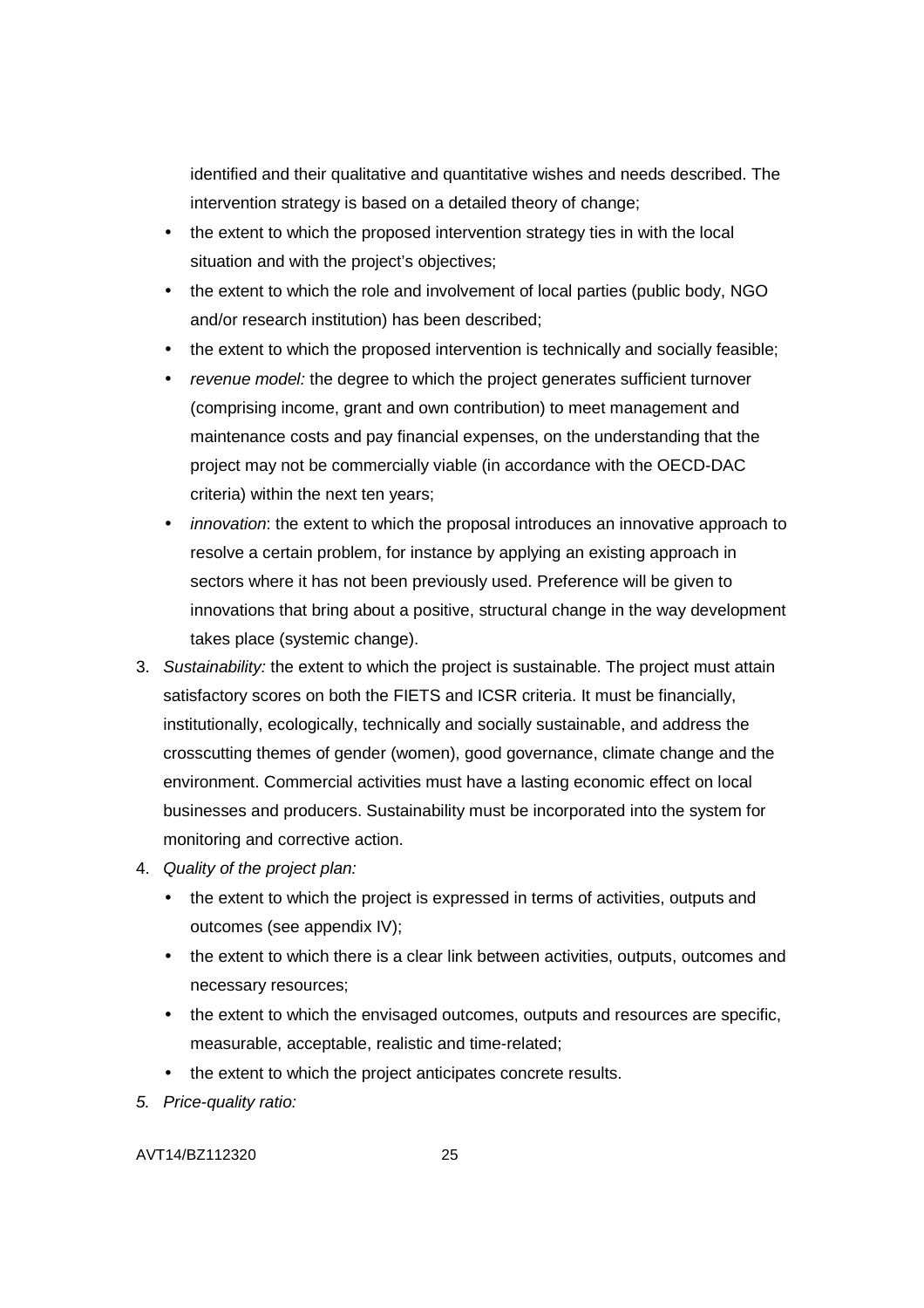- scale: the project should have a demonstrably significant one-off outcome, or demonstrably have the potential to reach a larger group of beneficiaries in the long run (impact).
- *price-quality ratio:* the project budget and the grant amount requested must be in proportion to the intended results. This will include an assessment of the partners' own contributions to the project budget and participating companies' share in this, and an assessment of the relative cost of TA in relation to the desired result and the project's total budget.
- 6. Risks, monitoring and corrective action:
	- the project proposal includes a realistic analysis of the risks and mitigating measures. This will in any case include risks that could threaten the achievement of the envisaged project results;
	- the proposal must include a good monitoring and evaluation system. Sustainability must be one of the issues examined.
	- the extent to which ICSR risks are mitigated within the project. The applicant must submit a risk assessment pursuant to the OECD Guidelines,<sup>12</sup> including a supplementary analysis of risks relating to animal welfare, land rights and any negative effects of the project concerned. If there is a real likelihood of noncompliance with the OECD Guidelines, the applicant must describe what measures will be taken to address these risks and monitor compliance, and how this information will be made available to interested stakeholders (due diligence process). If the risk assessment cannot be completed before the start of the project, because either the location or the suppliers are not yet known, the applicant must indicate this in its proposal and deliver the missing elements of the assessment as part of the first project result. With regard to supply chain responsibility, the assessment must focus on those providing the elementary raw materials needed for the production of the final product.

### **4.5.2 Partnership check**

-12

AVT14/BZ112320 26 http://www.oesorichtlijnen.nl/sites/www.oesorichtlijnen.nl/files/oeso\_richtlijnen\_nlse\_vertaling\_def \_webversie.pdf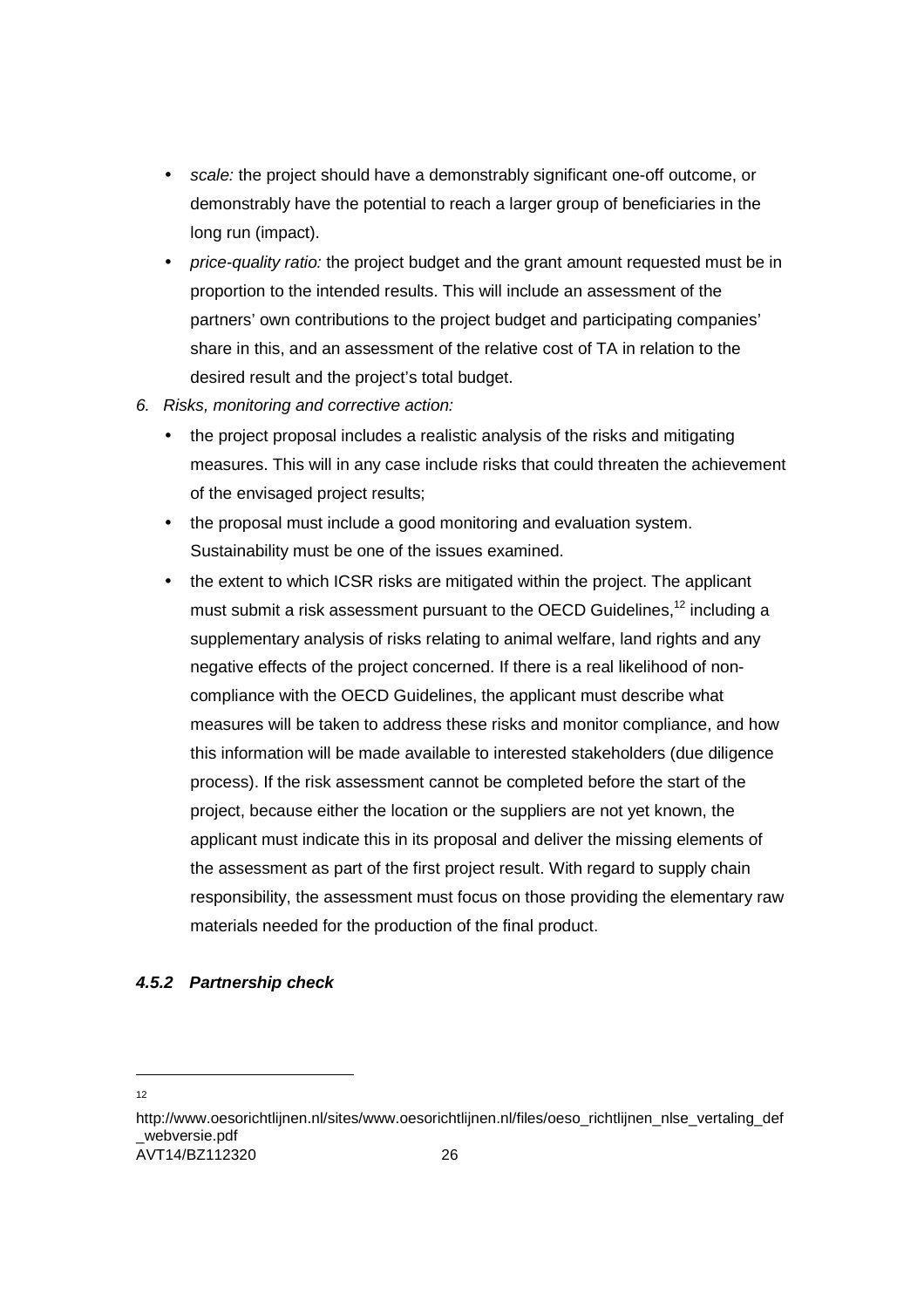The partnership check is carried out on the basis of criteria relating to the quality and efficiency of the partnership applying for a grant. If the quality of the partnership is judged to be deficient, the proposal will be rejected. The partnership check contains the following criteria:

The capacity of the partnership: the capacity of the partnership is assessed by examining the capacity of the individual parties. This is assessed on the basis of the following factors:

- the extent to which project partners have relevant expertise and authority (on cooperation, the theme and the context in which they will be operating, and if relevant, local policies and laws). An examination of the parties' track record over the past three years should show that they are capable of achieving planned outputs and outcomes, of obtaining the contributions from third parties necessary for the implementation of the projects, and of ensuring the sustainability of projects vis-à-vis the ultimate target group;
- the project complements the project partners' existing activities and strategies;
- the extent to which the partnership has at its disposal sufficient capacity in the areas of project management, governance, monitoring and evaluation, and financial and administrative management to successfully carry out the project and account for its performance.

The composition of the partnership: It is important that the partnership has an optimum composition for tackling the problems addressed in the proposal. This is assessed on the basis of the following factors:

- the extent to which the partnership includes all the parties required for the project's implementation;
- the extent to which the partnership includes other public bodies than the Dutch government, preferably a local public body, and local SMEs.

The added value of the partnership: it is important that the parties demonstrate that they will be implementing the project together. The proposal should explain why and how the partnership has more value for the substantive goal of the project than individual applicants would have. Risks are shared by all partners. This is assessed on the basis of the following factors: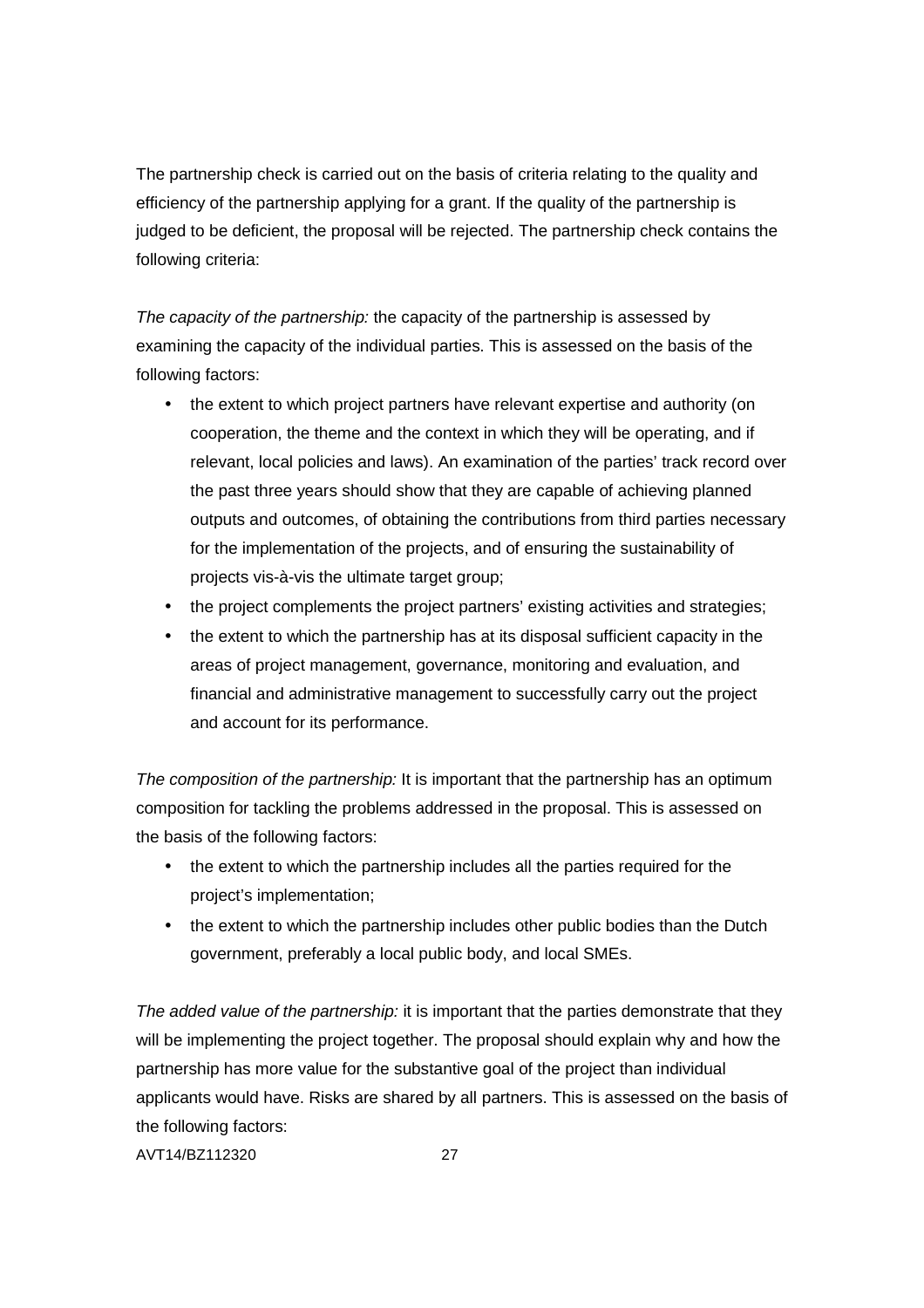- the extent to which the partnership has strategic added value (for the development objectives). The project plan demonstrates the strategic added value of the partnership, which may lie in various factors, including synergy (thematic specialisation), efficiency gains (internal functioning of the partnership) or product/process innovation;
- the extent to which the partnership is based on a feasibility analysis. This analysis examines at any rate: the success and risk factors and/or the partnership's strengths and weaknesses. The feasibility analysis identifies risks and contains concrete measures to control them.

# **4.6 Points system for the partnership and project checks**

A total of 100 points can be scored in the project and partnership checks. Points are awarded as follows.

| <b>Total number of points</b> | 100 |
|-------------------------------|-----|
| <b>Project check</b>          |     |
| <b>Partnership check</b>      | 30  |

There are minimum scores for both checks (see the table below). Proposals that do not attain the minimum number of points will be rejected. Within the project check, satisfactory scores must be attained on the components policy relevance, intervention strategy and sustainability (FIETS). If not, the proposal will be rejected, even if more than the minimum number of points were attained on the project check and the partnership check.

| Minimum scores required      |    |
|------------------------------|----|
| <b>Project check (total)</b> | 40 |
| <b>Partnership check</b>     | 18 |

In addition to the 100 points that can be awarded for the project and partnership checks, up to five extra points will be awarded for proposals for activities in one of the development partner countries or less-developed countries.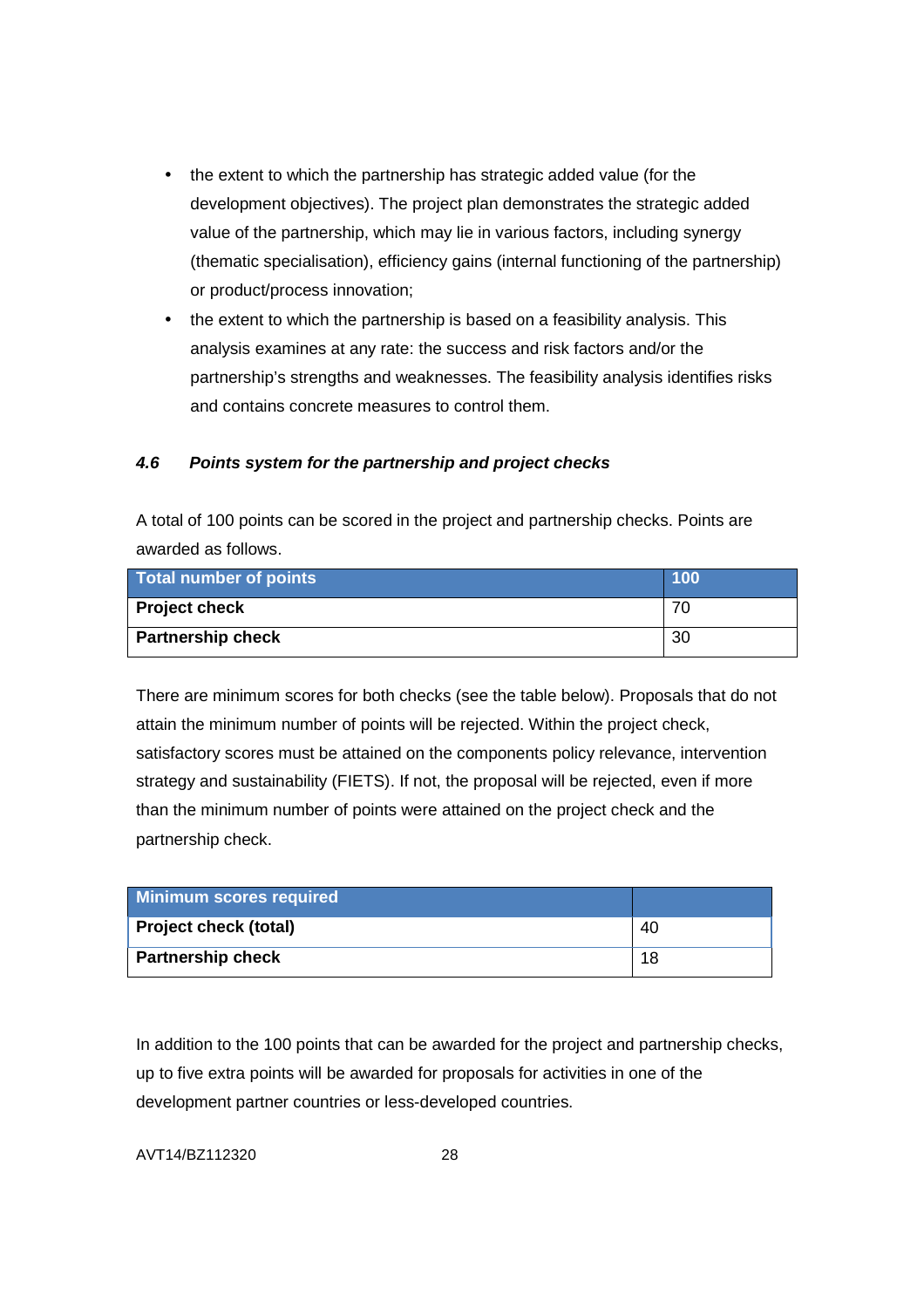| <b>Bonus points</b>         |  |
|-----------------------------|--|
| LDC (not a partner country) |  |
| <b>Partner countries</b>    |  |

# **5. Decision on the grant application, and implementation**

# **5.1 Decision on the grant application**

A decision on the grant application will be taken within 22 weeks of the submission deadline. RVO.nl will inform partnerships of the decision taken. Applicants who are not awarded a grant will be informed of the reasons for rejection.

# **5.2 Administrative burden**

Based on a standard calculation, the administrative burden for applicants is estimated to be 1.08% of the total grant budget. This figure refers only to administrative burdens associated with the grant application, as the administrative burden associated with implementation and accounting can be incorporated into the project. There are various measures in place to help keep the administrative burden as light as possible. For example, informative meetings and intake interviews are offered, while the procedure as a whole and the application forms have been simplified in response to feedback received following the first call for tenders for the Sustainable Enterprise and Food Security Facility.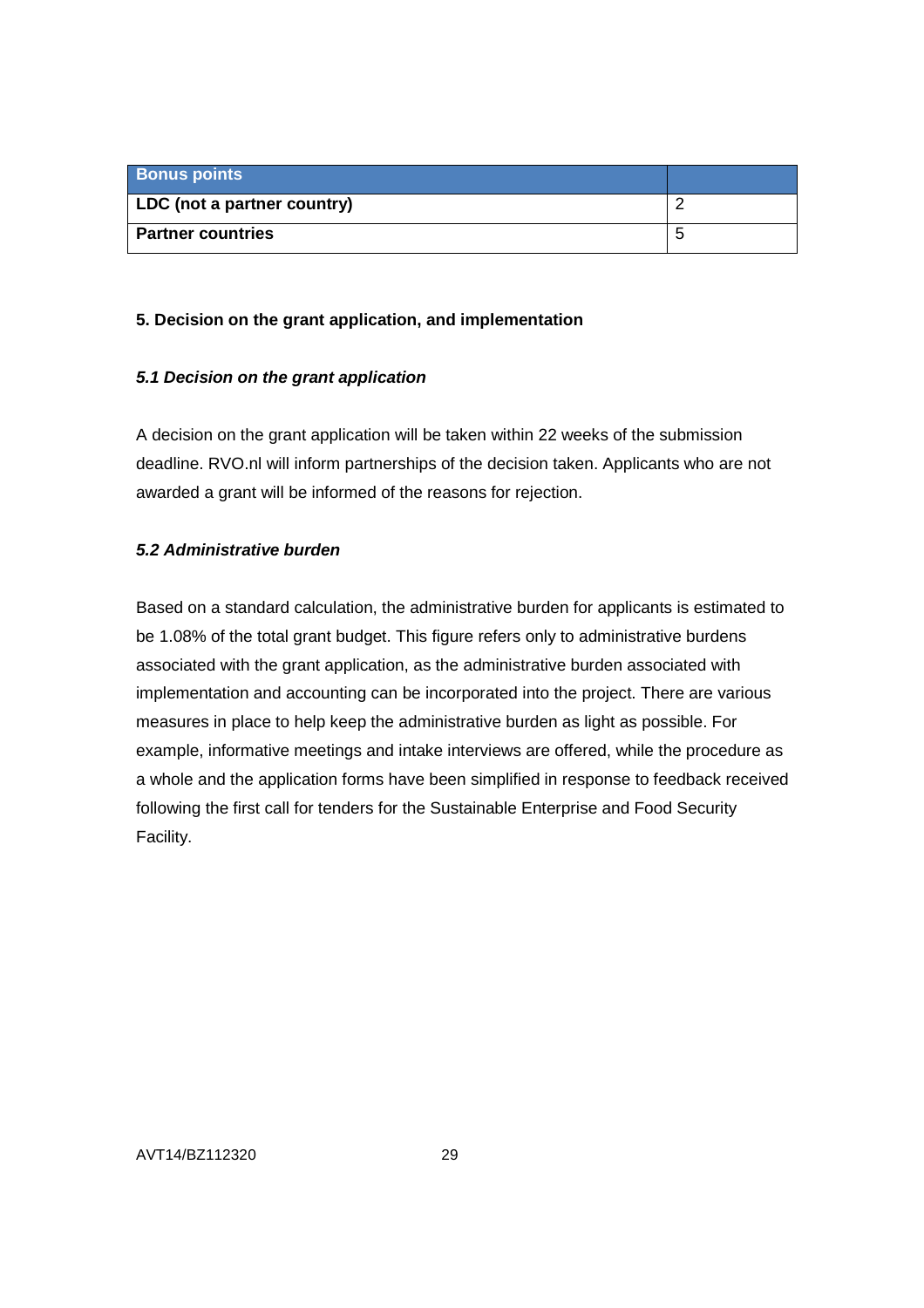# **Appendix I List of countries**

Afghanistan

Albania Algeria

Angola

Armenia

Bangladesh

Benin

Bhutan

Bolivia

Bosnia and Herzegovina

Burkina Faso

Burundi

Cambodia

Cape Verde

Colombia

Djibouti

DR Congo

Egypt

Eritrea

Ethiopia

Gambia

Georgia

Ghana

Guatemala

India

Indonesia

Jordan

Kenya

Kosovo

Laos

Libya

Macedonia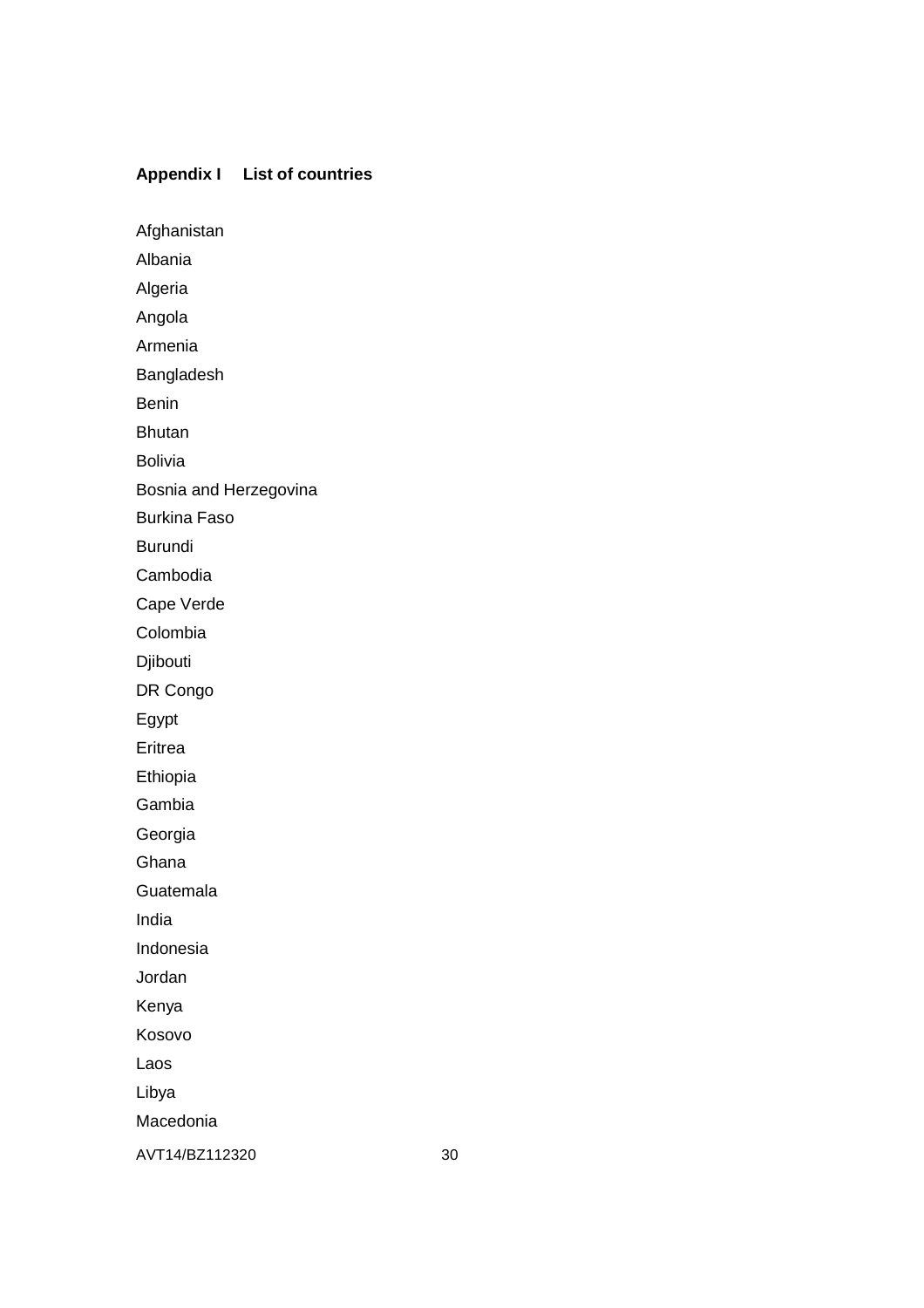Madagascar

Malawi

Maldives

Mali

Moldova

Mongolia

Morocco

Mozambique

Myanmar

Nepal

Nicaragua

Niger

Nigeria

Pakistan

Palestinian Territories

Peru

Philippines

Rwanda

Sao Tomé

Senegal

Sierra Leone

Somalia

South Africa

South Sudan

Sri Lanka

Suriname

Tanzania

Thailand

Tunisia

Uganda

Vietnam

Yemen

Zambia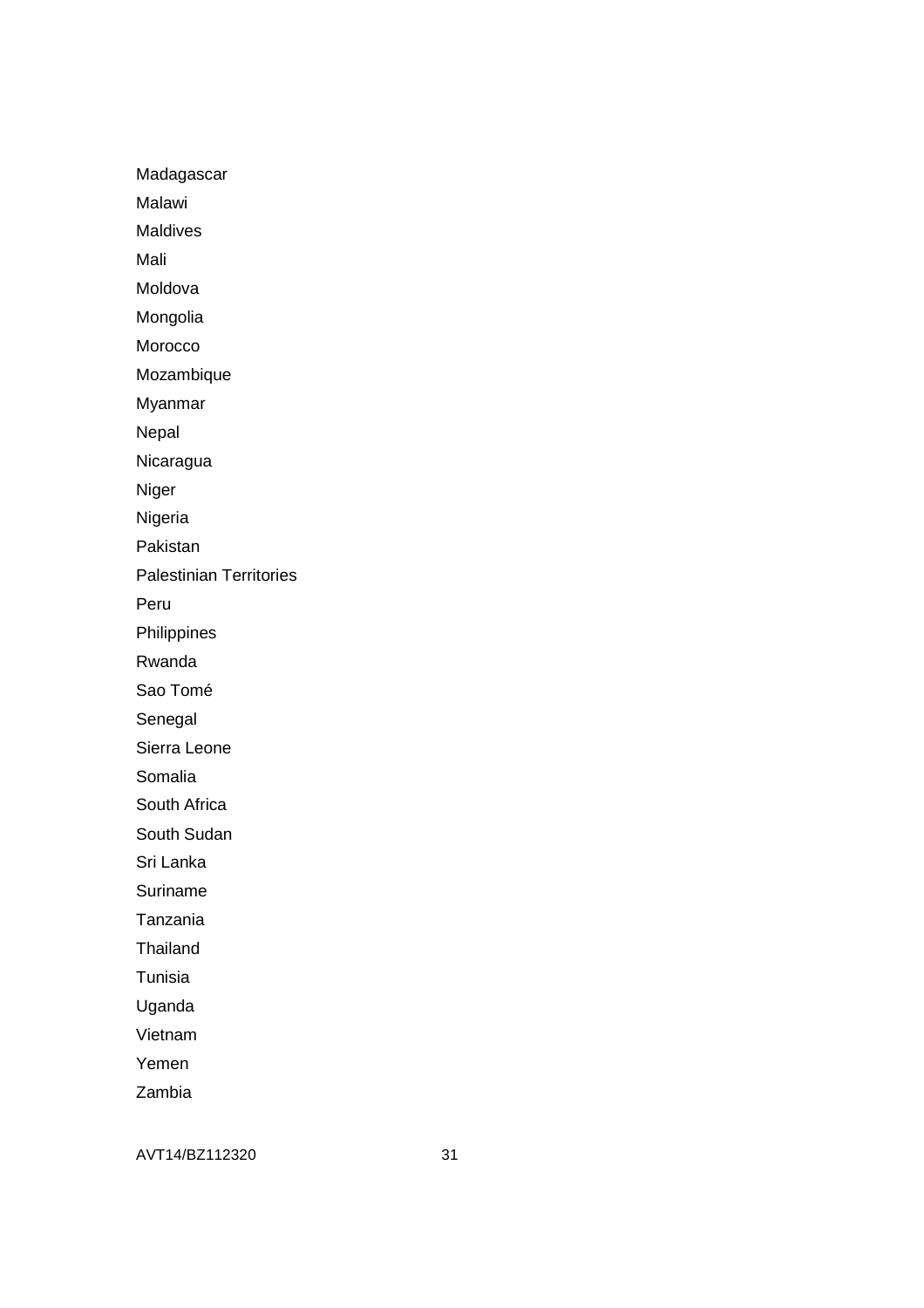# **Appendix II Partner countries**

Afghanistan

Bangladesh

Benin

Burundi

Ethiopia

Ghana

Indonesia

Kenya

Mali

Mozambique

Palestinian Territories

Rwanda

South Sudan

Uganda

Yemen